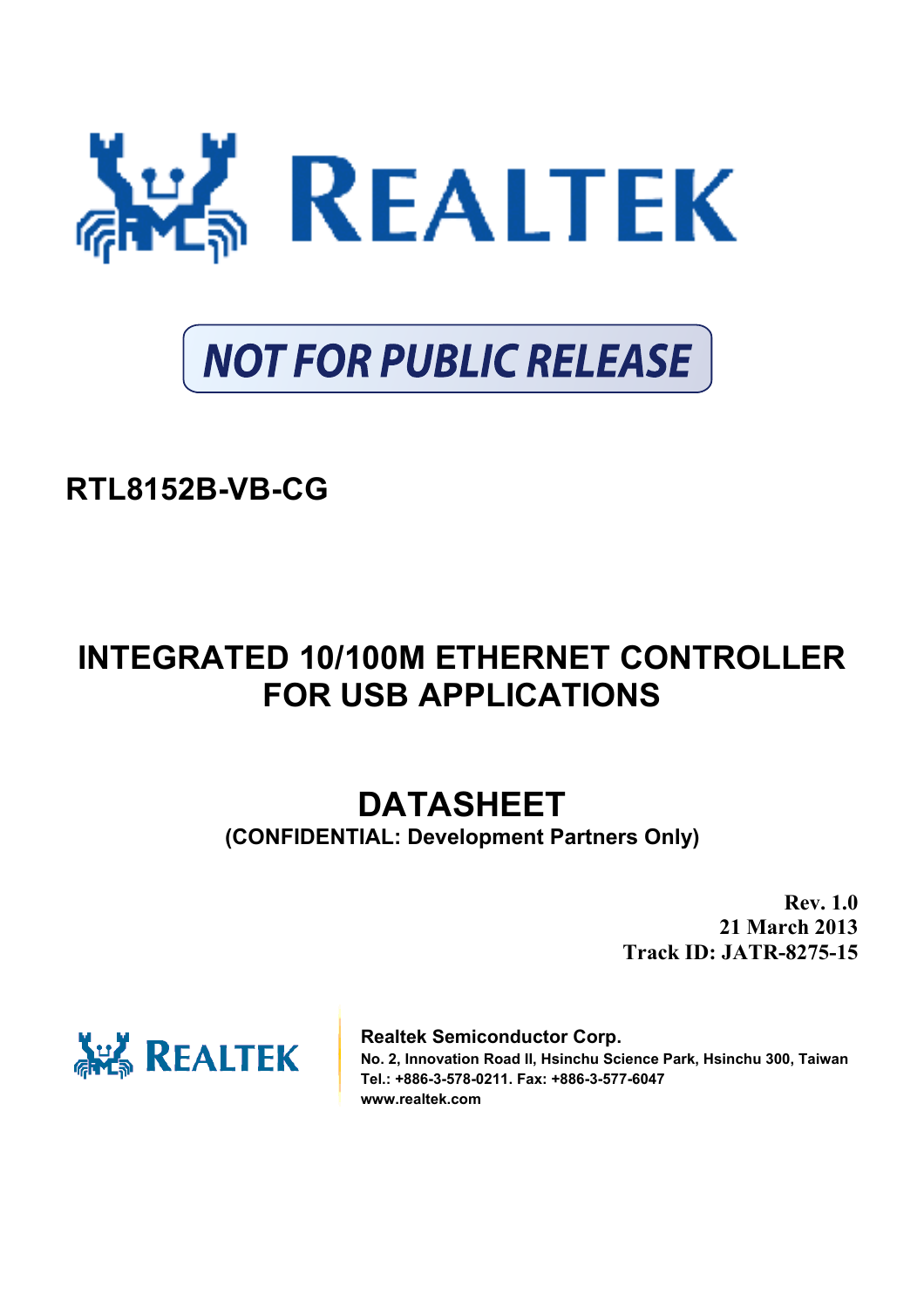

#### **COPYRIGHT**

©2013 Realtek Semiconductor Corp. All rights reserved. No part of this document may be reproduced, transmitted, transcribed, stored in a retrieval system, or translated into any language in any form or by any means without the written permission of Realtek Semiconductor Corp.

#### **DISCLAIMER**

Realtek provides this document 'as is', without warranty of any kind. Realtek may make improvements and/or changes in this document or in the product described in this document at any time. This document could include technical inaccuracies or typographical errors.

#### **TRADEMARKS**

Realtek is a trademark of Realtek Semiconductor Corporation. Other names mentioned in this document are trademarks/registered trademarks of their respective owners.

#### **LICENSE**

This product is covered by one or more of the following patents: US5,307,459, US5,434,872, US5,732,094, US6,570,884, US6,115,776, and US6,327,625.

#### **USING THIS DOCUMENT**

This document is intended for the software engineer's reference and provides detailed programming information.

Though every effort has been made to ensure that this document is current and accurate, more information may have become available subsequent to the production of this guide.

#### **REVISION HISTORY**

| <b>Revision</b> | <b>Release Date</b> | Summary                            |
|-----------------|---------------------|------------------------------------|
| $1.0\,$         | 2013/03/21          | $\mathbf{r}$<br>release.<br>F irst |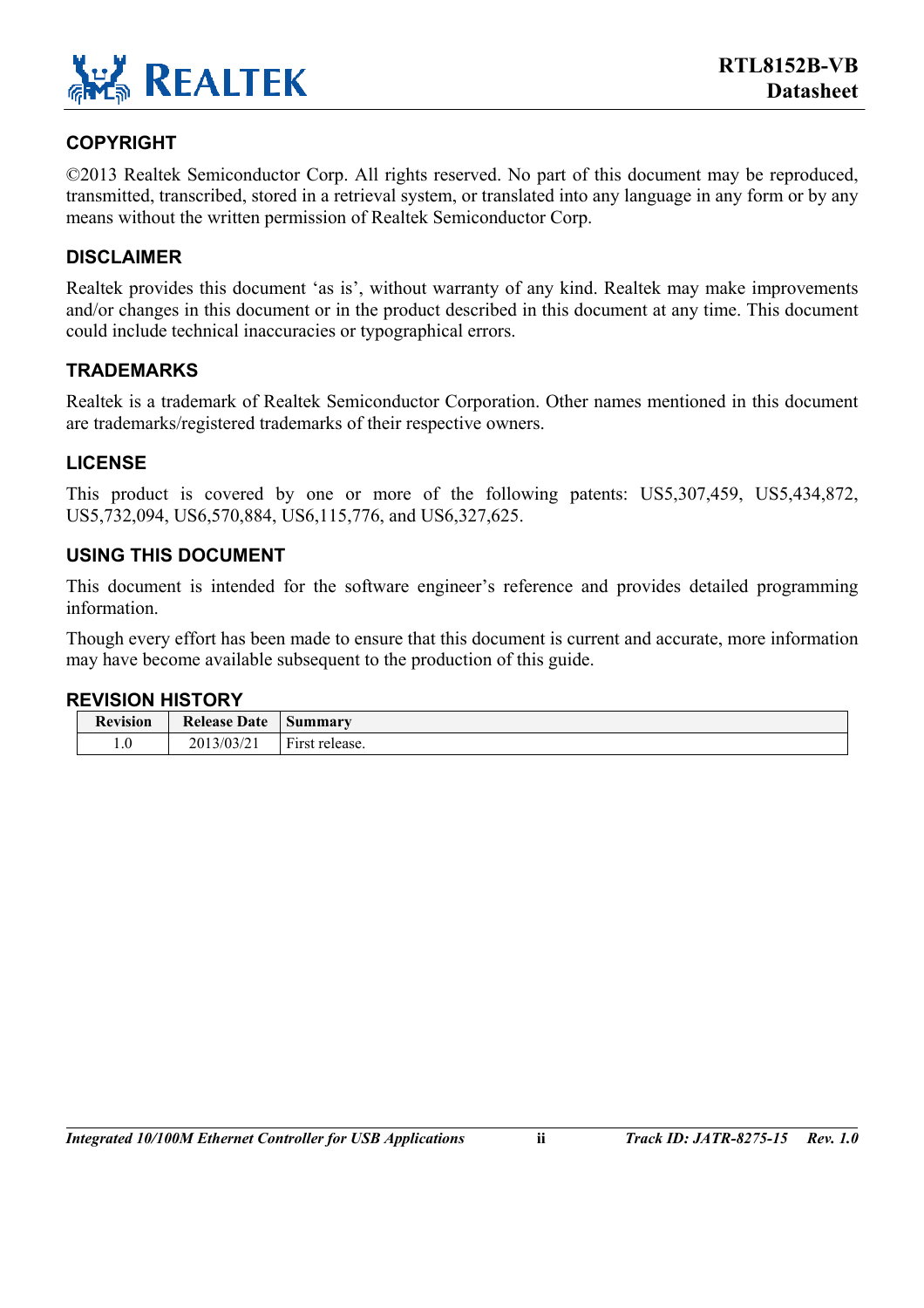

## **Table of Contents**

| 1.               |              |                                                                                                            |          |
|------------------|--------------|------------------------------------------------------------------------------------------------------------|----------|
| 2.               |              |                                                                                                            |          |
| 3.               |              |                                                                                                            |          |
|                  |              |                                                                                                            |          |
| $\overline{4}$ . |              |                                                                                                            |          |
|                  | 4.1.         |                                                                                                            |          |
| 5.               |              |                                                                                                            |          |
|                  | 5.1.         |                                                                                                            |          |
|                  | 5.2.         |                                                                                                            |          |
|                  | 5.3.         |                                                                                                            |          |
|                  | 5.4.         |                                                                                                            |          |
|                  | 5.5.         |                                                                                                            |          |
|                  | 5.6.         |                                                                                                            |          |
|                  | 5.7.         |                                                                                                            |          |
|                  | 5.8.         |                                                                                                            |          |
|                  | 5.9.         |                                                                                                            |          |
|                  | 6.           |                                                                                                            |          |
|                  | 6.1.         |                                                                                                            |          |
|                  | 6.1.1.       |                                                                                                            |          |
|                  | 6.1.2.       |                                                                                                            |          |
|                  | 6.1.3.       |                                                                                                            |          |
|                  | 6.1.4.       |                                                                                                            |          |
|                  | 6.1.5.       |                                                                                                            |          |
|                  | 6.2.         |                                                                                                            |          |
|                  |              |                                                                                                            |          |
|                  | 6.3.         |                                                                                                            |          |
|                  |              |                                                                                                            |          |
|                  |              |                                                                                                            |          |
|                  | 6.3.3.       |                                                                                                            |          |
|                  | 6.4.         |                                                                                                            |          |
|                  | 6.5.<br>6.6. |                                                                                                            |          |
|                  | 6.7.         |                                                                                                            |          |
|                  | 6.8.         |                                                                                                            |          |
|                  | 6.9.         |                                                                                                            |          |
|                  | 6.10.        |                                                                                                            |          |
|                  | 6.11.        |                                                                                                            |          |
|                  | 6.12.        |                                                                                                            |          |
|                  | 6.13.        |                                                                                                            |          |
| 7.               |              |                                                                                                            |          |
|                  |              |                                                                                                            |          |
| 8.               |              |                                                                                                            |          |
|                  | 8.1.         |                                                                                                            |          |
|                  | 8.2.         |                                                                                                            |          |
|                  | 8.3.         |                                                                                                            |          |
|                  | 8.4.         |                                                                                                            |          |
|                  | 8.5.         |                                                                                                            |          |
|                  | 8.6.<br>8.7. |                                                                                                            |          |
|                  |              |                                                                                                            |          |
|                  |              | <b>Track ID: JATR-8275-15</b><br><b>Integrated 10/100M Ethernet Controller for USB Applications</b><br>iii | Rev. 1.0 |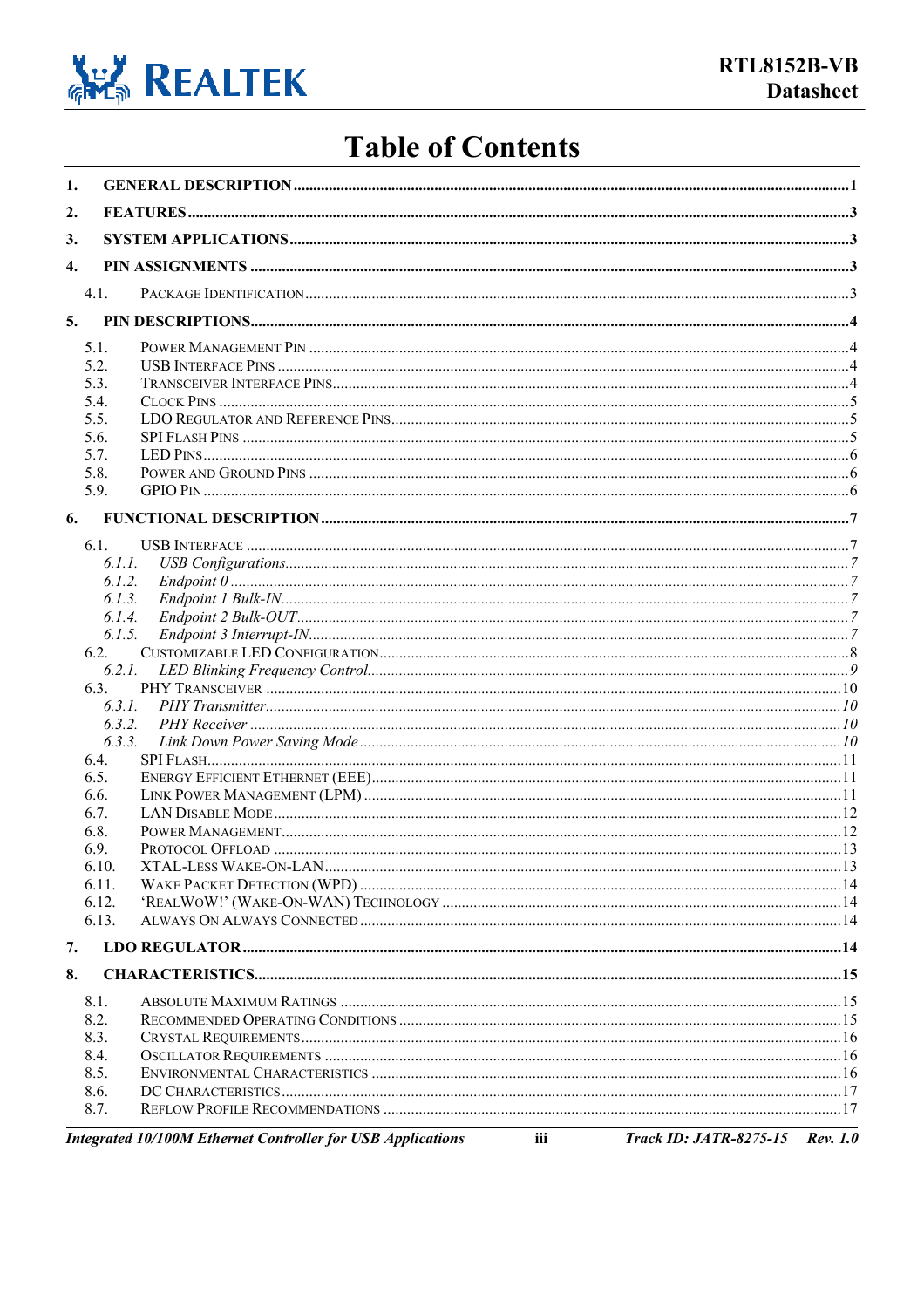

### **List of Tables**

| TABLE 1 |  |
|---------|--|
| TABLE 2 |  |
| TABLE 3 |  |
|         |  |
|         |  |
| TABLE 6 |  |
|         |  |
| TABLE 8 |  |
|         |  |
|         |  |
|         |  |
|         |  |
|         |  |
|         |  |
|         |  |
|         |  |
|         |  |
|         |  |
|         |  |
|         |  |
|         |  |
|         |  |
|         |  |
|         |  |
|         |  |
|         |  |
|         |  |

## **List of Figures**

 $\mathbf{iv}$ 

**Integrated 10/100M Ethernet Controller for USB Applications**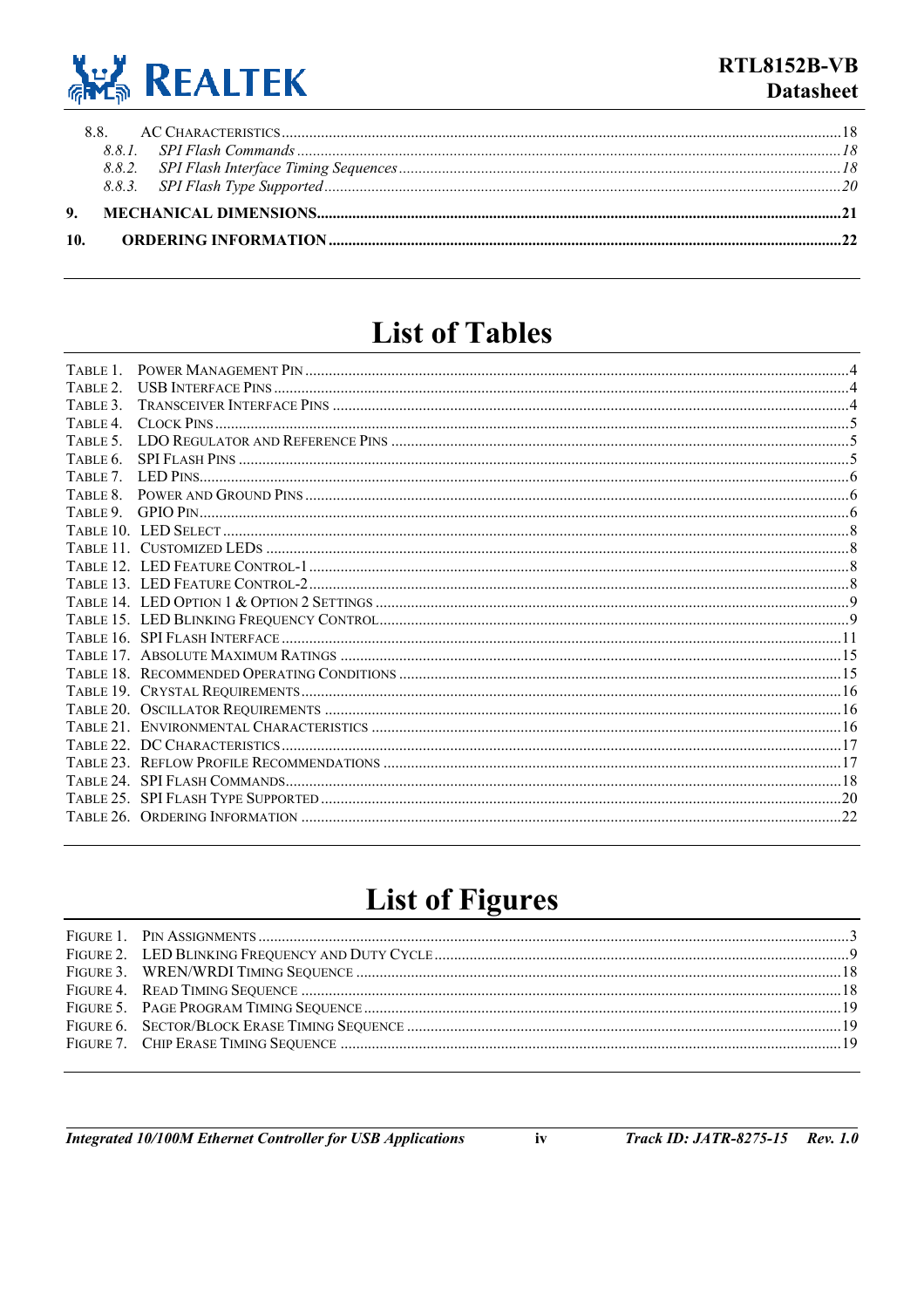

### <span id="page-4-0"></span>**1. General Description**

The Realtek RTL8152B-VB-CG 10/100M Ethernet controller combines an IEEE 802.3u compliant Media Access Controller (MAC), USB bus controller, and embedded memory. A linear regulator (LDO) is incorporated for reduced BOM cost.

With state-of-the-art DSP technology and mixed-mode signal technology, the RTL8152B-VB offers high-speed transmission over CAT 5 UTP cable or CAT 3 UTP (10Mbps only) cable. Functions such as Crossover Detection and Auto-Correction, polarity correction, adaptive equalization, cross-talk cancellation, echo cancellation, timing recovery, and error correction are implemented to provide robust transmission and reception capabilities. The RTL8152B-VB features embedded One-Time-Programmable (OTP) memory.

Advanced Configuration Power management Interface (ACPI)—power management for modern operating systems that are capable of Operating System-directed Power Management (OSPM)—is supported to achieve the most efficient power management possible. In addition to the ACPI feature, remote wake-up (including AMD Magic Packet and Microsoft Wake-Up Frame) is supported in both ACPI and APM (Advanced Power Management) environments.

The RTL8152B-VB supports Microsoft Wake Packet Detection (WPD) to provide Wake-Up Frame information to the OS, e.g., PatternID, OriginalPacketSize, SavedPacketSize, SavedPacketOffset, etc. WPD helps prevent unwanted/unauthorized wake-up of a sleeping computer.

The RTL8152B-VB supports 'RealWoW!' technology that enables remote wake-up of a sleeping PC through the Internet. This feature allows PCs to reduce power consumption by remaining in low power sleeping state until needed.

*Note: The 'RealWoW!' service requires registration on first time use.* 

The RTL8152B-VB is fully compliant with Microsoft NDIS5, NDIS6 (IPv4, IPv6, TCP, UDP) Checksum features, and supports IEEE 802 IP Layer 2 priority encoding and IEEE 802.1Q Virtual bridged Local Area Network (VLAN). The above features contribute to lowering CPU utilization, especially benefiting performance when in operation on a network server.

The RTL8152B-VB supports Protocol offload. It offloads some of the most common protocols to NIC hardware in order to prevent spurious wake-up and further reduce power consumption. The RTL8152B-VB can offload ARP (IPv4) and NS (IPv6) protocols while in the D3 power saving state.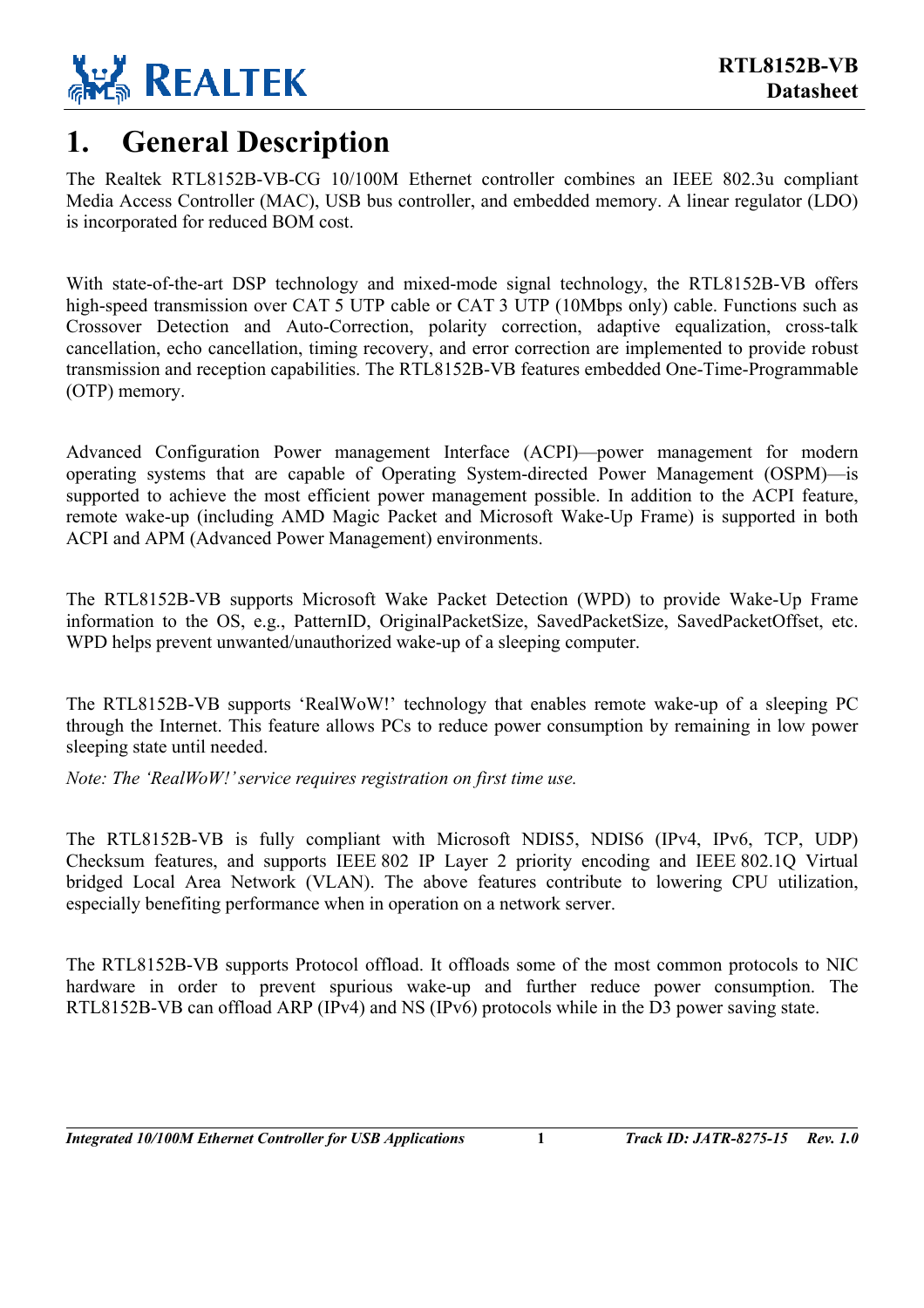

The RTL8152B-VB supports the ECMA (European Computer Manufacturers Association) proxy for sleeping hosts standard. The standard specifies maintenance of network connectivity and presence via proxies in order to extend the sleep duration of higher-powered hosts. It handles some network tasks on behalf of the host, allowing the host to remain in sleep mode for longer periods. Required and optional behavior of an operating proxy includes generating reply packets, ignoring packets, and waking the host.

The RTL8152B-VB supports IEEE 802.3az-2010, also known as Energy Efficient Ethernet (EEE). IEEE 802.3az operates with the IEEE 802.3 Media Access Control (MAC) Sublayer to support operation in Low Power Idle mode. When the Ethernet network is in low link utilization, EEE allows systems on both sides of the link to save power.

The device also features USB 2.0 technology. It provides higher bandwidth and improved protocols for data exchange between the host and the device. In addition, USB 2.0 offers a more aggressive power management feature that enables selective suspend to save energy.

The RTL8152B-VB is suitable for multiple market segments and emerging applications, such as desktop, mobile, workstation, server, communications platforms, docking station, and embedded applications.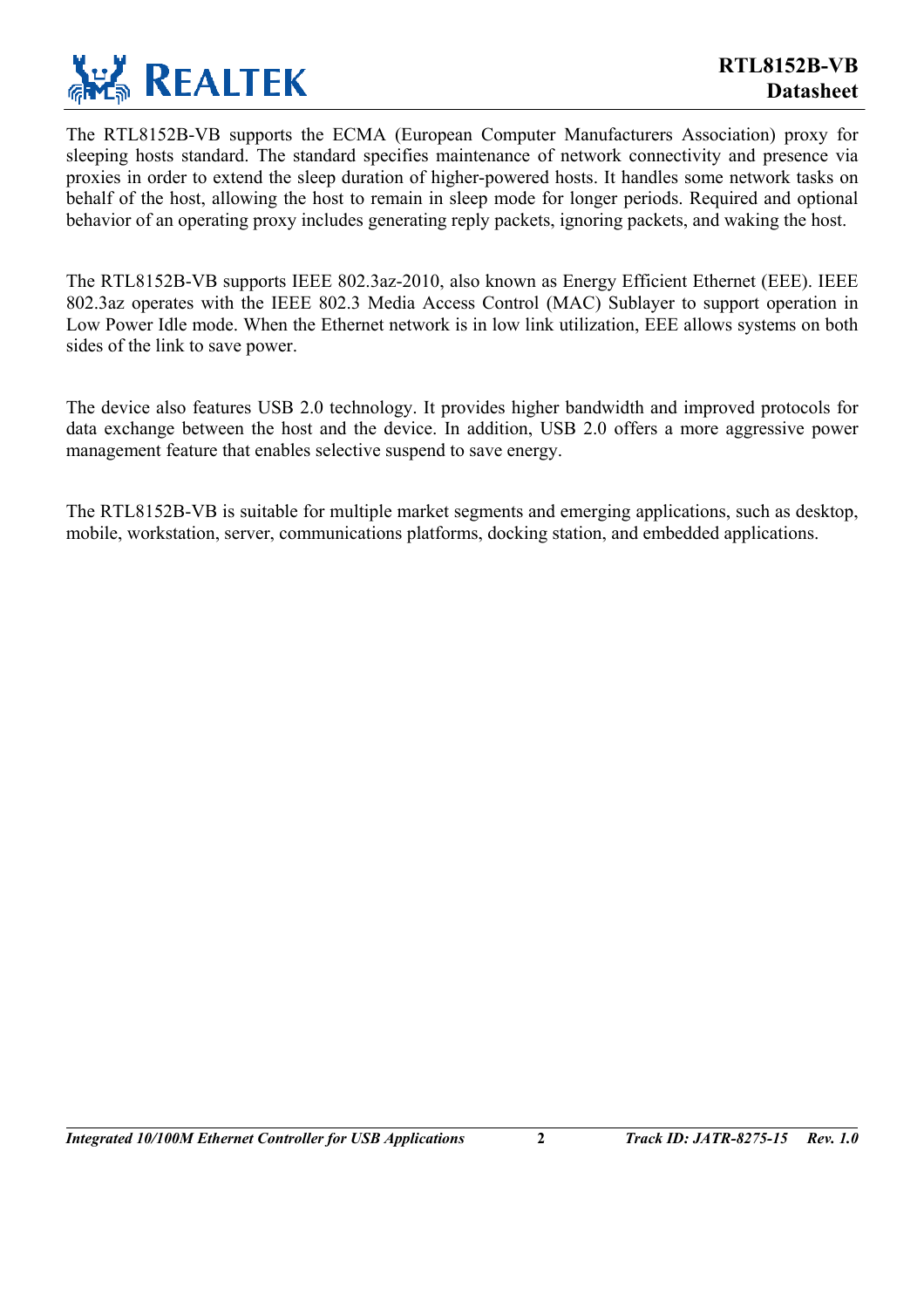

## <span id="page-6-0"></span>**2. Features**

#### **Hardware**

- Integrated  $10/100M$  transceiver
- Auto-Negotiation with Next Page capability
- Supports USB 2.0 and 1.1
- Supports pair swap/polarity/skew correction
- Crossover Detection & Auto-Correction
- Supports Wake-On-LAN and 'RealWoW!' (Wake-On-WAN) Technology (see note 1)
- Supports ECMA-393 ECMA ProxZzzy Standard for sleeping hosts (see note 1)
- $\blacksquare$  XTAL-Less Wake-On-LAN
- Supports 25MHz or 48MHz external clock (from oscillator or system clock source)
- Supports power down/link down power saving
- Transmit/Receive on-chip buffer support
- Embedded OTP memory
- Built-in linear regulator (LDO)
- Supports Customizable LEDs
- Controllable LED Blinking Frequency and Duty Cycle
- Supports hardware CRC (Cyclic Redundancy Check) function
- LAN disable with GPIO pin
- Supports LPM (Link Power Management)
- SPI Flash Interface
- Supports CDC-ECM
- 24-pin QFN 'Green' package

#### **Software Offload**

Microsoft NDIS5, NDIS6 Checksum Offload (IPv4, IPv6, TCP, UDP) and Segmentation Task-offload (Large send v1 and Large send v2) support

#### **IEEE**

- Supports Full Duplex flow control (IEEE 802.3x)
- $\blacksquare$  Fully compliant with IEEE 802.3, IEEE 802.3u
- Supports IEEE 802.1P Layer 2 Priority Encoding
- $\blacksquare$  Supports IEEE 802.1Q VLAN tagging
- Supports IEEE  $802.3$ az-2010 (EEE)

#### **Microsoft AOAC (Always On Always Connected)**

- Supports 16-set 128-byte Wake-Up Frame pattern exact matching
- $\blacksquare$  Supports link change wake up
- Supports Microsoft WPD (Wake Packet Detection)
- Supports Protocol Offload (ARP  $& NS$ )

#### **Intel CPPM (Converged Platform Power Management)**

- $\blacksquare$  Supports L1 with 3ms BESL
- Supports selective suspend

*Note 1. Select between RealWoW! or ECMA, only one feature can be active at a time.*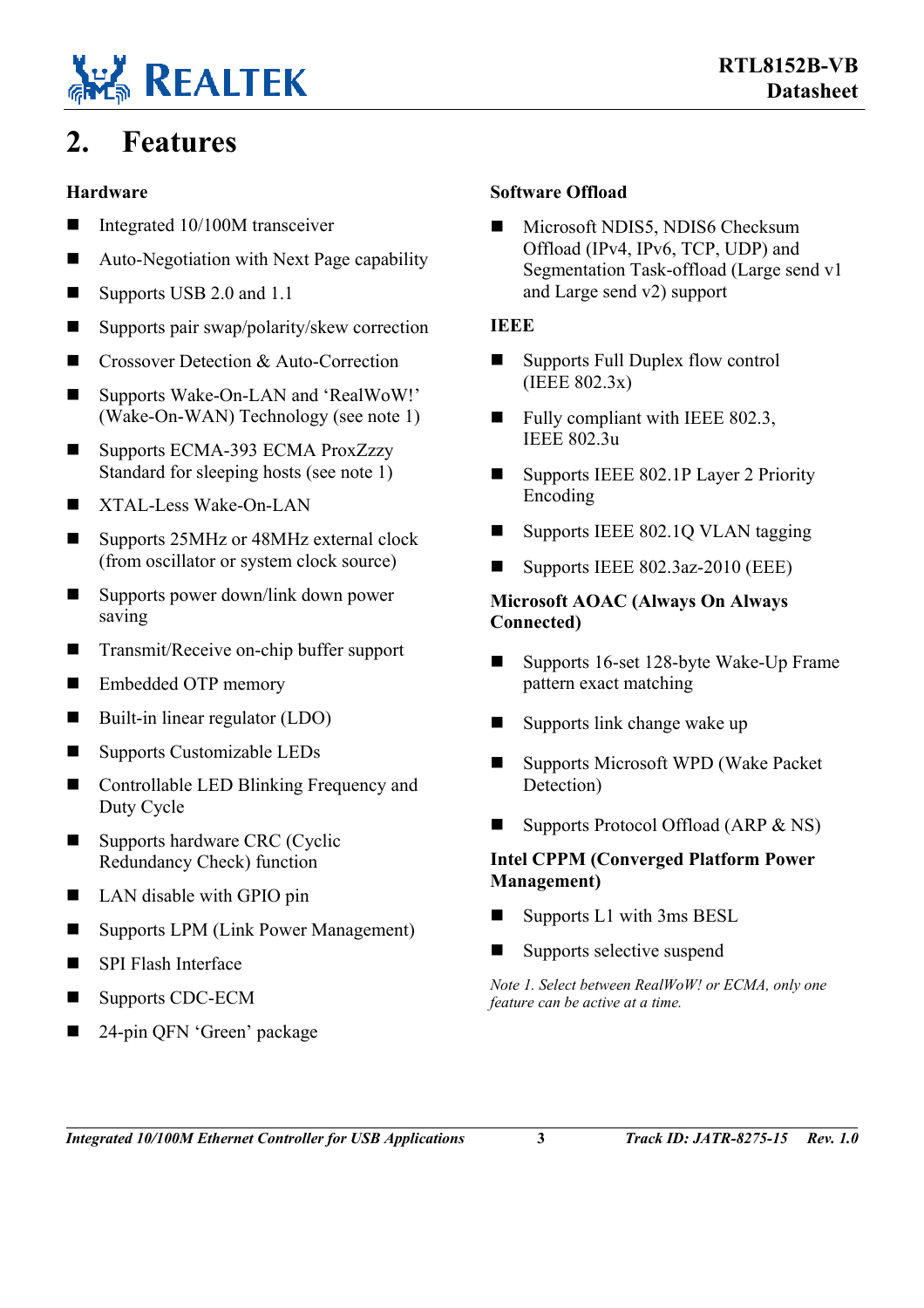

## <span id="page-7-0"></span>**3. System Applications**

USB 10/100M Ethernet on Motherboard, Dongle, Notebook, Docking station, or Embedded system

## **4. Pin Assignments**

<span id="page-7-3"></span><span id="page-7-1"></span>

### <span id="page-7-2"></span>**4.1. Package Identification**

Green package is indicated by the 'G' in GXXXV [\(Figure 1\)](#page-7-3). The version number is shown in the location marked 'V'.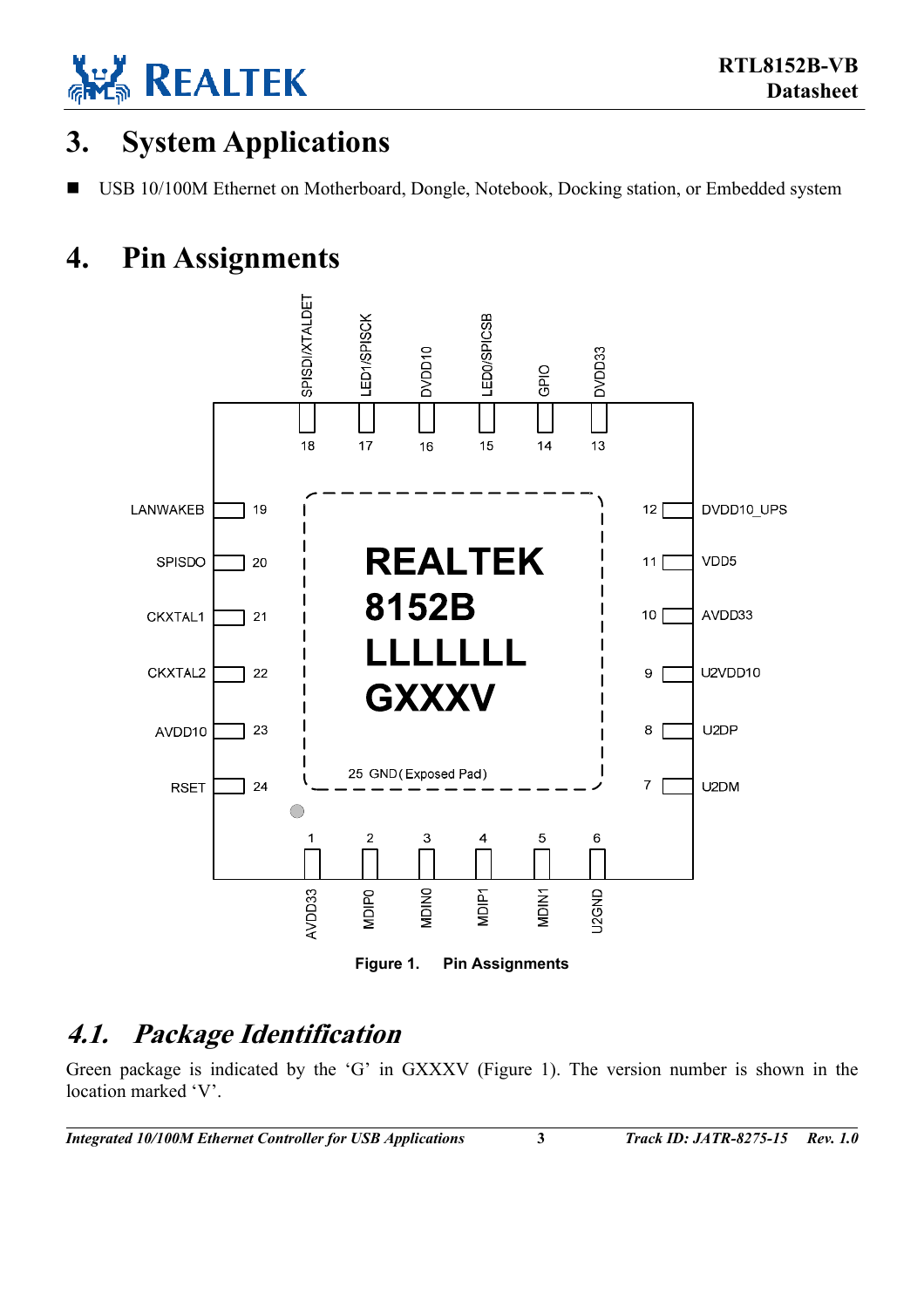

## <span id="page-8-0"></span>**5. Pin Descriptions**

The signal type codes below are used in the following tables:

I: Input O: Output O: Output

P: Power

## <span id="page-8-1"></span>**5.1. Power Management Pin**

<span id="page-8-4"></span>**Table 1. Power Management Pin** 

| <b>Symbol</b> | Type | Pin No | <b>Description</b>                                                           |
|---------------|------|--------|------------------------------------------------------------------------------|
| LANWAKEB      |      | 19     | Power Management Event Output Pin (Active Low), minimum 7ms,<br>maximum 9ms. |

### <span id="page-8-2"></span>**5.2. USB Interface Pins**

<span id="page-8-5"></span>

| Table 2. | <b>USB Interface Pins</b> |  |
|----------|---------------------------|--|
|          |                           |  |

| <b>Symbol</b> | <b>Type</b> | Pin No | <b>Description</b>                        |
|---------------|-------------|--------|-------------------------------------------|
| U2DP          |             |        | USB 2.0/USB 1.1 Differential Signal Pair. |
| U2DM          |             |        |                                           |

### <span id="page-8-3"></span>**5.3. Transceiver Interface Pins**

<span id="page-8-6"></span>**Table 3. Transceiver Interface Pins** 

| <b>Symbol</b> | Type | Pin No | <b>Description</b>                                                                                                    |
|---------------|------|--------|-----------------------------------------------------------------------------------------------------------------------|
| <b>MDIP0</b>  | Ю    | 2      | In MDI mode, this pair acts as the BI_DA+/- pair, and is the transmit pair in<br>10Base-T and 100Base-TX.             |
| MDIN0         | IO   |        | In MDI crossover mode, this pair acts as the BI DB+/- pair, and is the receive<br>pair in 10Base-T and 100Base-TX.    |
| MDIP1         | IО   | 4      | In MDI mode, this pair acts as the BI DB+/- pair, and is the receive pair in<br>10Base-T and 100Base-TX.              |
| MDIN1         | Ю    |        | In MDI crossover mode, this pair acts as the BI $DA+/-$ pair, and is the<br>transmit pair in 10Base-T and 100Base-TX. |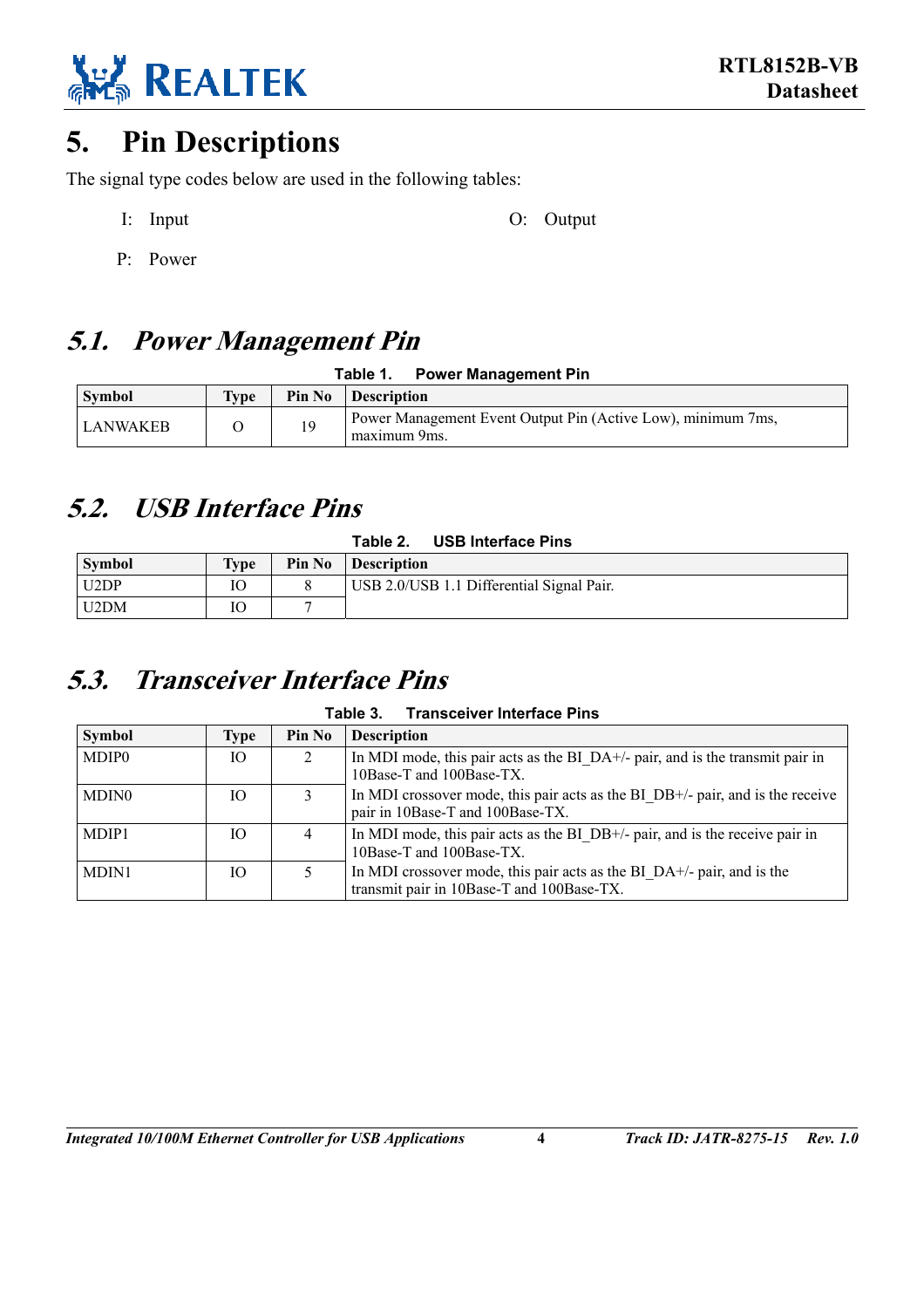

### **5.4. Clock Pins**

<span id="page-9-3"></span><span id="page-9-0"></span>

| <b>Clock Pins</b><br>Table 4. |      |        |                                                |  |
|-------------------------------|------|--------|------------------------------------------------|--|
| <b>Symbol</b>                 | Type | Pin No | <b>Description</b>                             |  |
| <b>CKXTAL1</b>                |      | 21     | Input of 25MHz Clock Reference.                |  |
| <b>CKXTAL2</b>                | IО   | 22     | Output of 25MHz Clock Reference.               |  |
|                               |      |        | Input of 25MHz or 48MHz External Clock Source. |  |
| XTALDET/SPISDI                |      | 18     | Power-Up Strapping Pin.                        |  |
|                               |      |        | Pull High: 25MHz clock source                  |  |
|                               |      |        | Pull Low: 48MHz clock source                   |  |

*Note: When a 25MHz clock is used the XTALDET pin must be pulled high by a resistor during power-up. When a 48MHz clock is used the XTALDET pin must be pulled low by a resistor during power-up.* 

### <span id="page-9-1"></span>**5.5. LDO Regulator and Reference Pins**

<span id="page-9-4"></span>

| <b>LDO Regulator and Reference Pins</b><br>Table 5. |             |        |                                                                                                                                                                     |
|-----------------------------------------------------|-------------|--------|---------------------------------------------------------------------------------------------------------------------------------------------------------------------|
| <b>Symbol</b>                                       | <b>Type</b> | Pin No | <b>Description</b>                                                                                                                                                  |
| AVDD33                                              | P           | 10     | Linear Regulator (LDO) 3.3V Output.<br>Note: The embedded LDO is designed for RTL8152B-VB internal use only. Do<br>not provide this power source to other devices.  |
| AVDD10                                              | P           | 23     | Linear Regulator (LDO) 1.05V Output.<br>Note: The embedded LDO is designed for RTL8152B-VB internal use only. Do<br>not provide this power source to other devices. |
| DVDD10 UPS                                          | P           | 12     | Linear Regulator (LDO) 1.05V Output.<br>Note: The embedded LDO is designed for RTL8152B-VB internal use only. Do<br>not provide this power source to other devices. |
| <b>RSET</b>                                         |             | 24     | Reference. External resistor reference.                                                                                                                             |

### **5.6. SPI Flash Pins**

<span id="page-9-5"></span><span id="page-9-2"></span>

| Table 6. SPI Flash Pins |      |        |                                              |  |
|-------------------------|------|--------|----------------------------------------------|--|
| <b>Symbol</b>           | Tvpe | Pin No | <b>Description</b>                           |  |
| <b>SPICSB</b>           | О    | 15     | SPI Flash Chip Select.                       |  |
| <b>SPISDO</b>           |      | 20     | Input from SPI Flash Serial Data Output Pin. |  |
| SPISDI/XTALDET          | O    | 18     | Output to SPI Flash Serial Data Input Pin.   |  |
| <b>SPISCK</b>           | O    |        | SPI Flash Serial Data Clock.                 |  |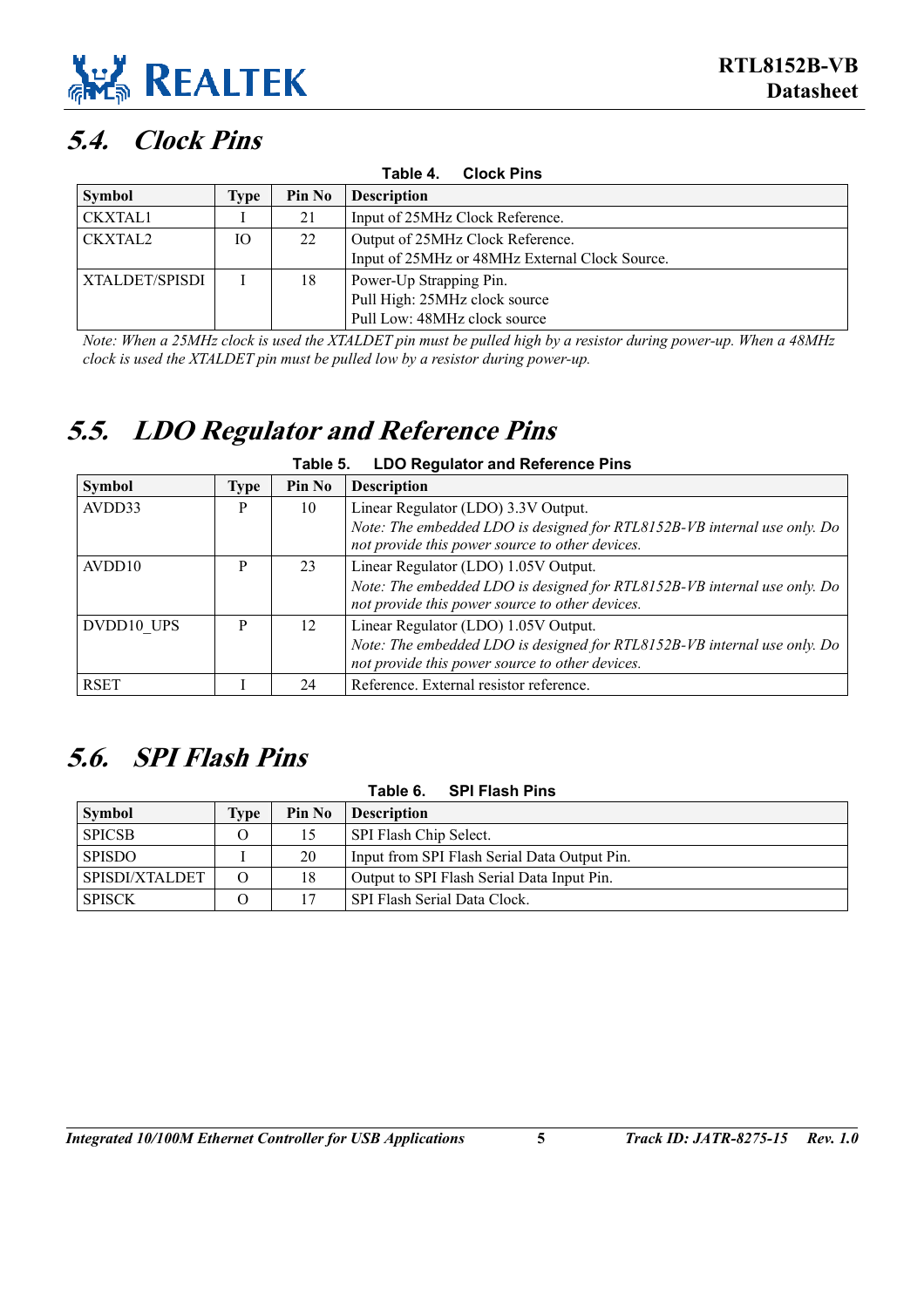

### <span id="page-10-0"></span>**5.7. LED Pins**

<span id="page-10-4"></span><span id="page-10-3"></span>**Table 7. LED Pins** 

| <b>Symbol</b>    | <b>Type</b> | Pin No | <b>Description</b>                                                  |
|------------------|-------------|--------|---------------------------------------------------------------------|
| LED <sub>0</sub> |             |        | See section 6.2 Customizable LED Configuration, page 8 for details. |
| LED1             |             |        |                                                                     |

*Note: During power down mode, the LED signals are logic high.* 

### **5.8. Power and Ground Pins**

<span id="page-10-1"></span>

| Table 8.<br><b>Power and Ground Pins</b>            |             |        |                                             |  |  |
|-----------------------------------------------------|-------------|--------|---------------------------------------------|--|--|
| <b>Symbol</b>                                       | <b>Type</b> | Pin No | <b>Description</b>                          |  |  |
| VDD <sub>5</sub>                                    | P           | 11     | Analog 5.0V Power Supply.                   |  |  |
| AVDD33                                              | P           | 1, 10  | Analog 3.3V Power Supply.                   |  |  |
| DVDD33                                              | P           | 13     | Digital 3.3V Power Supply.                  |  |  |
| AVDD10                                              | P           | 23     | Analog 1.05V Power Supply.                  |  |  |
| DVDD10                                              | P           | 16     | Digital 1.05V Power Supply.                 |  |  |
| DVDD10 UPS                                          | P           | 12     | Digital 1.05V Uninterruptible Power Supply. |  |  |
| U2VDD10                                             | P           | 9      | USB 2.0/USB 1.1 Digital 1.05V Power Supply. |  |  |
| U2GND                                               | P           | 6      | USB 2.0/USB 1.1 Ground.                     |  |  |
| <b>GND</b>                                          | P           | 25     | Ground (Exposed Pad).                       |  |  |
| $\mathbf{r}$ $\mathbf{r}$ $\mathbf{r}$ $\mathbf{r}$ |             |        |                                             |  |  |

*Note: Refer to the latest schematic circuit for correct configuration.* 

## <span id="page-10-2"></span>**5.9. GPIO Pin**

#### <span id="page-10-5"></span>**Table 9. GPIO Pin**

| <b>Symbol</b> | Type | Pin No | <b>Description</b>                            |
|---------------|------|--------|-----------------------------------------------|
| <b>GPIO</b>   | Ю    | 14     | General Purpose Input/Output Pin.             |
|               |      |        | Link OK Feature: Output Pin (Active High)     |
|               |      |        | Power Saving Feature: Output Pin (Active Low) |
|               |      |        | LAN Disable Mode: Input Pin (Active Low)      |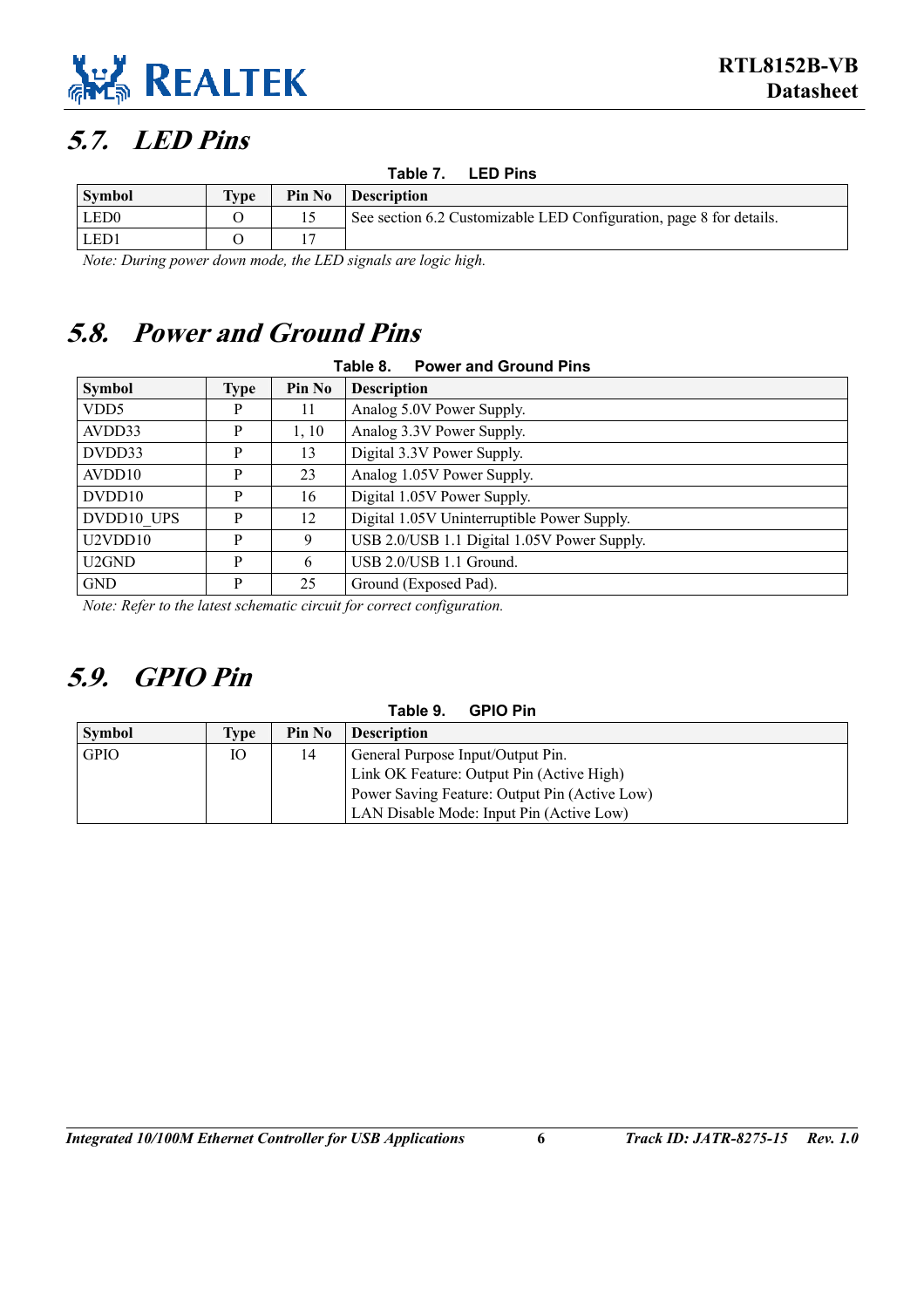

## <span id="page-11-0"></span>**6. Functional Description**

### <span id="page-11-1"></span>**6.1. USB Interface**

The SIE (Serial Interface Engine) employs a robust hardwired USB protocol implementation so that the entire USB interface operation can be done without firmware intervention. For all three types of End Points (Bulk-IN, Bulk-OUT, and Interrupt-IN), appropriate responses and handshake signals are generated by the SIE. The SIE analog transceiver complies fully with driver and receiver characteristics defined in USB Specification Rev. 2.0

#### <span id="page-11-2"></span>**6.1.1. USB Configurations**

The RTL8152B-VB supports two networking configurations, ECM (Ethernet Networking Control Model) configuration, and in-house configuration. The ECM configuration complies with CDC-ECM, and is a general Ethernet networking model that enables network communication without installing additional vendor specific drivers. The in-house configuration requires a vendor specific driver to support enhanced features and optimized performance.

#### <span id="page-11-3"></span>**6.1.2. Endpoint 0**

All USB devices support a common access mechanism for accessing information through this control pipe. Associated with the control pipe at endpoint 0 is the information required to completely describe the USB device. This pipe also provides the register read and write to the RTL8152B-VB.

#### <span id="page-11-4"></span>**6.1.3. Endpoint 1 Bulk-IN**

The maximum Bulk-IN packet size is 512 bytes. Each Ethernet packet is transferred to the HOST by this Endpoint. If the Ethernet packet is larger than 512 bytes, the RTL8152B-VB splits the Ethernet packet into multiples of 512 bytes. The HOST treats USB packets that are less than 512 bytes or are equal to zero as End of Ethernet packets.

#### <span id="page-11-5"></span>**6.1.4. Endpoint 2 Bulk-OUT**

The HOST sends the USB packet to Ethernet. If the Ethernet packet is larger than 512 bytes, the Host will send the Ethernet packet in multiples of 512 bytes. A USB packet that is less than 512 bytes or is equal to zero is treated as an End of Ethernet packet.

The Ethernet packet (containing multiple USB packets) will be queued in the TX FIFO and transmitted when possible. If the Ethernet packet is transmitted without error, the TX FIFO space that was occupied by the transmitted Ethernet packet will be released. If the 2K TX FIFO is full, the RTL8152B-VB will respond with a NYET when the host tries to Bulk-OUT more USB packets.

It is possible to have multiple Ethernet packets in the TX FIFO simultaneously. If an Ethernet packet is to be transmitted but experiences collisions more than 16 times (default), this is called a transmit abort and the packet will be skipped for transmission by the RTL8152B-VB.

### <span id="page-11-6"></span>**6.1.5. Endpoint 3 Interrupt-IN**

The Interrupt Endpoint (EP3) can be used to poll the current link speed and link ok status of the RTL8152B-VB.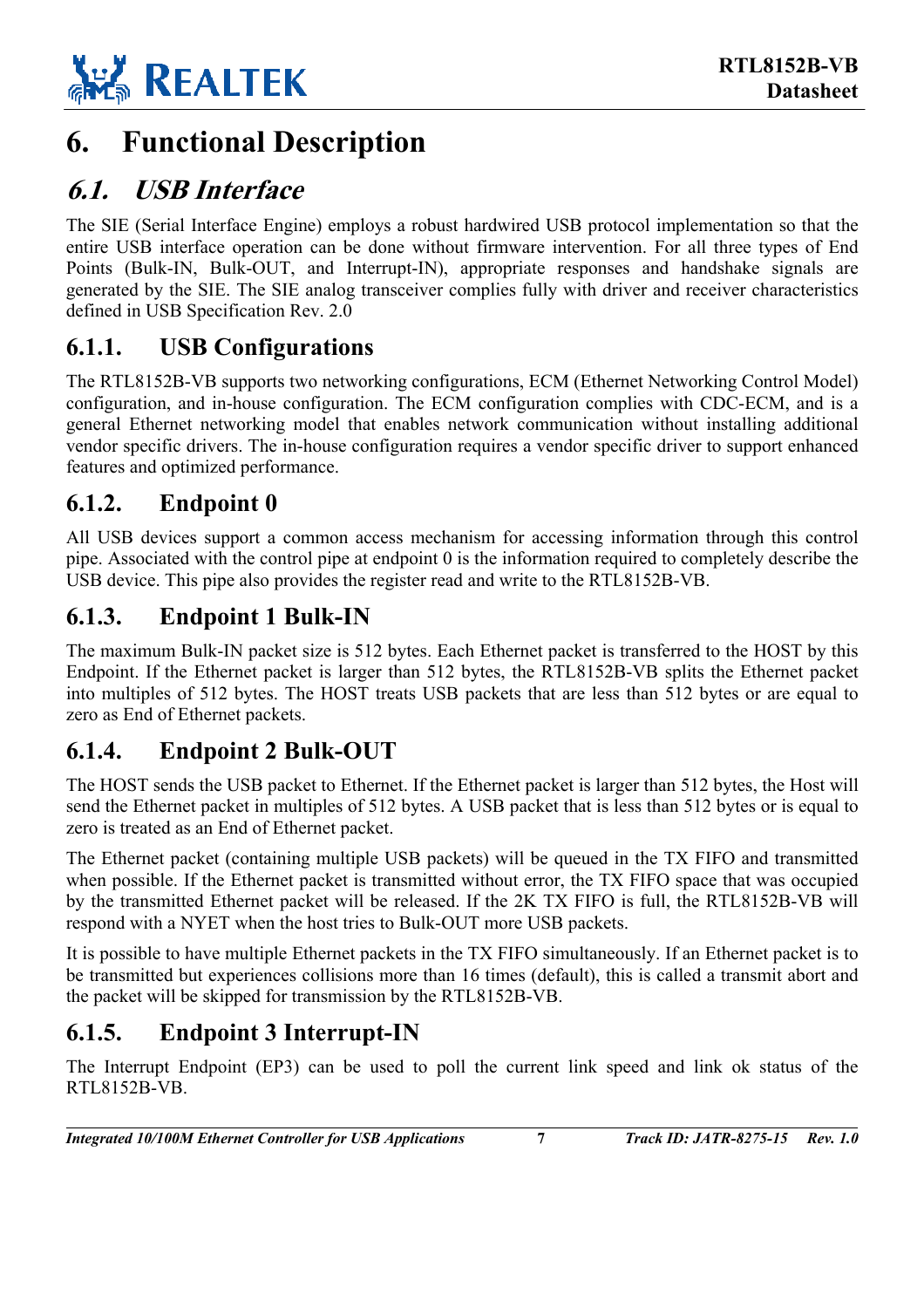

### <span id="page-12-0"></span>**6.2. Customizable LED Configuration**

The RTL8152B-VB supports customizable LED operation modes via OCP register offset 0xDD90h. [Table 10](#page-12-1) describes the different LED actions.

<span id="page-12-1"></span>**Table 10. LED Select** 

|            | Taple 10.<br>LED SEIECI |           |                               |  |  |
|------------|-------------------------|-----------|-------------------------------|--|--|
| <b>Bit</b> | Symbol                  | <b>RW</b> | <b>Description</b>            |  |  |
| 7:4        | LEDSEL1                 | RW        | <b>LED Select for PINLED1</b> |  |  |
| 3:0        | LEDSEL0                 | RW        | <b>LED Select for PINLED0</b> |  |  |

Configure OCP register offset 0xDD90h to support your own LED signals. For example, if the value in the OCP offset 0xDD90 is 0xA1h (10100001b), the LED actions are:

- LED 0: On only in 10M mode, with no blinking during TX/RX
- LED 1: On only in 100M mode, with TX/RX blinking

<span id="page-12-2"></span>

| Table 11. Customized LEDs |
|---------------------------|
|                           |

|                  | LINK     |           | <b>ACT</b> |
|------------------|----------|-----------|------------|
| Speed            | Link 10M | Link 100M | -          |
| LED <sub>0</sub> | Bit 0    | Bit 1     | Bit 3      |
| LED :            | Bit 4    | Bit 5     | Bit 7      |

<span id="page-12-3"></span>**Table 12. LED Feature Control-1** 

| <b>Feature Control</b> | Bit12            | Bit13                  | Bit14       | Bit15                                         |
|------------------------|------------------|------------------------|-------------|-----------------------------------------------|
|                        | LED0 Low Active  | <b>LED1</b> Low Active | <b>RSVD</b> | Indicates Option 1 of Table 14<br>is selected |
|                        | LED0 High Active | LED1 High Active       | <b>RSVD</b> | Indicates Option 2 of Table 14<br>is selected |

#### <span id="page-12-4"></span>**Table 13. LED Feature Control-2**

| All Speed ACT<br>Floating<br>LINK=0<br>Selected Speed LINK   Option 1 (see Table 14): Selected Speed LINK+ Selected Speed ACT<br>LINK>0 | <b>LED</b> Pin | $ACT=0$ | $ACT=1$                                                     |
|-----------------------------------------------------------------------------------------------------------------------------------------|----------------|---------|-------------------------------------------------------------|
|                                                                                                                                         |                |         |                                                             |
|                                                                                                                                         |                |         | Option 2 (see Table 14): Selected Speed LINK+ All Speed ACT |

*Note 1: ACT means blinking TX and RX. LINK indicates Link 10M and Link 100M. Note 2: There is a special mode: LED OFF Mode*  $\rightarrow$  *Set all bits to 0.*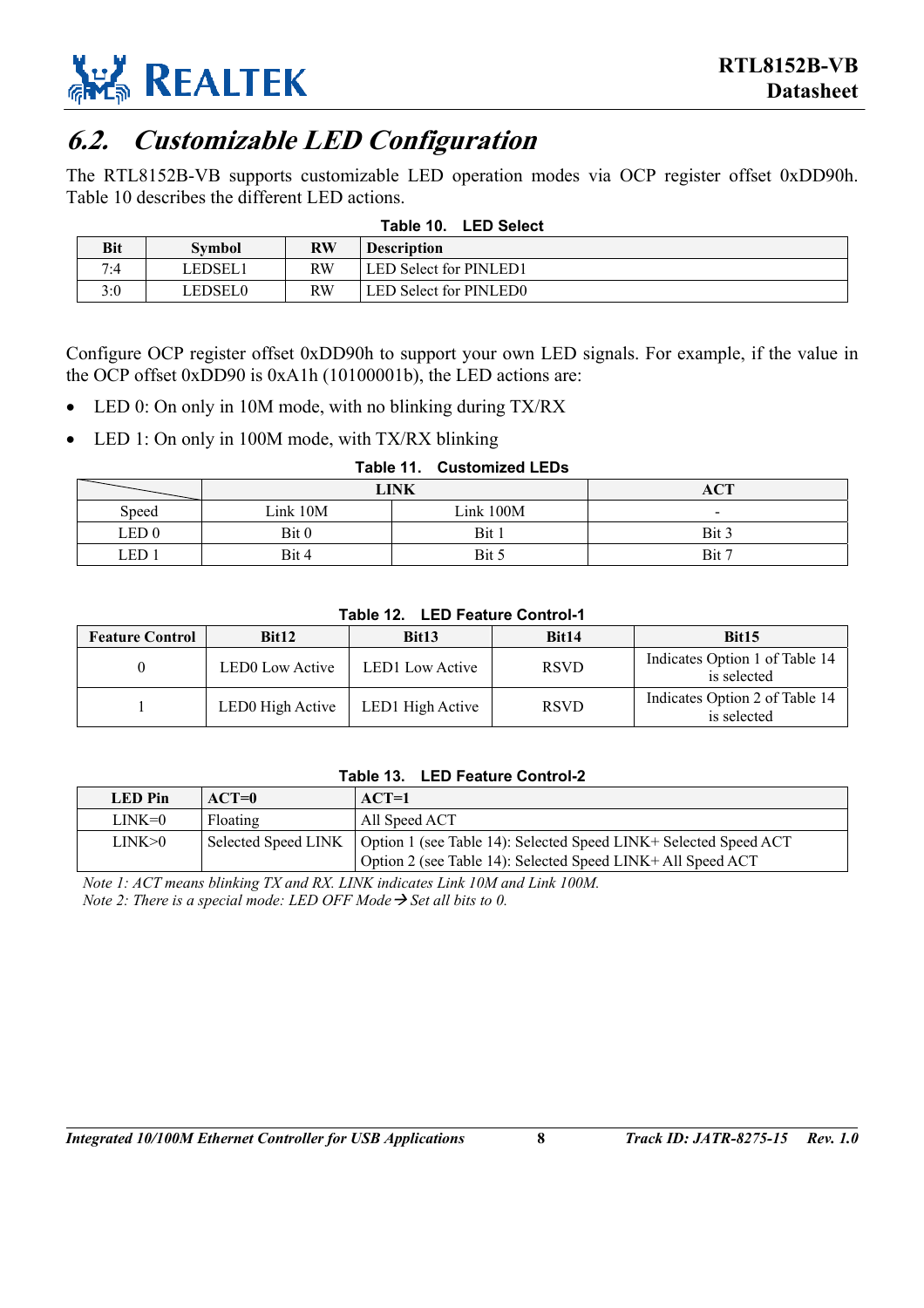

<span id="page-13-1"></span>

| Table 14. LED Option 1 & Option 2 Settings |                 |                   |                        |                              |                              |
|--------------------------------------------|-----------------|-------------------|------------------------|------------------------------|------------------------------|
|                                            | <b>Link Bit</b> | <b>Active Bit</b> |                        | <b>Description</b>           |                              |
| 10                                         | 100             |                   | Link                   | <b>Option 1 LED Activity</b> | <b>Option 2 LED Activity</b> |
|                                            |                 | U                 |                        | <b>LED Off</b>               |                              |
|                                            | 0               |                   |                        | $Act_{10}+Act_{100}$         | $Act_{10}+Act_{100}$         |
|                                            |                 | 0                 | $Link_{100}$           |                              |                              |
| 0                                          |                 |                   | $Link_{100}$           | Act <sub>100</sub>           | $Act_{10}+Act_{100}$         |
|                                            | 0               | 0                 | $Link_{10}$            |                              |                              |
|                                            | 0               |                   | $Link_{10}$            | $Act_{10}$                   | $Act_{10}+Act_{100}$         |
|                                            |                 | 0                 | $Link_{10}+Link_{100}$ |                              |                              |
|                                            |                 |                   | $Link_{10}+Link_{100}$ | $Act_{10}+Act_{100}$         | $Act_{10}+Act_{100}$         |

*Note:* 

*Act10 = LED blinking when Ethernet packets transmitted/received at 10Mbps.* 

*Act100 = LED blinking when Ethernet packets transmitted/received at 100Mbps.* 

 $Link_{10} = LED$  lit when Ethernet connection established at 10Mbps.

*Link100 = LED lit when Ethernet connection established at 100Mbps.* 

#### <span id="page-13-0"></span>**6.2.1. LED Blinking Frequency Control**

The RTL8152B-VB also supports LED blinking frequency and duty cycle control via OCP register offset DD92h to control user's LED blinking frequency and duty cycle (see [Table 15\)](#page-13-2). For example, if the OCP register offset 0xDD92 is 0x0B (00001011b), the LED blinking frequency is 80ms and duty cycle is 75%. The LED state is shown in [Figure 2](#page-13-3) (assumes the LED is low active).

|     |           | Table 15. LED Blinking Frequency Control |
|-----|-----------|------------------------------------------|
| Bit | <b>RW</b> | <b>Description</b>                       |
|     |           | <b>LED Blinking Frequency</b>            |
|     |           | 0:240ms                                  |
| 3:2 | <b>RW</b> | $1:160ms$ (Default)                      |
|     |           | 2:80ms                                   |
|     |           | 3: Link Speed Dependent                  |
|     |           | <b>LED Blinking Duty Cycle</b>           |
|     |           | $0: 12.5\%$                              |
| 1:0 | <b>RW</b> | 1:25%                                    |
|     |           | $2:50\%$ (Default)                       |
|     |           | 3:75%                                    |

<span id="page-13-2"></span>**Table 15. LED Blinking Frequency Control** 

<span id="page-13-3"></span>

Note: Assumes the LED is low active.



*Integrated 10/100M Ethernet Controller for USB Applications* **9** *Track ID: JATR-8275-15 Rev. 1.0*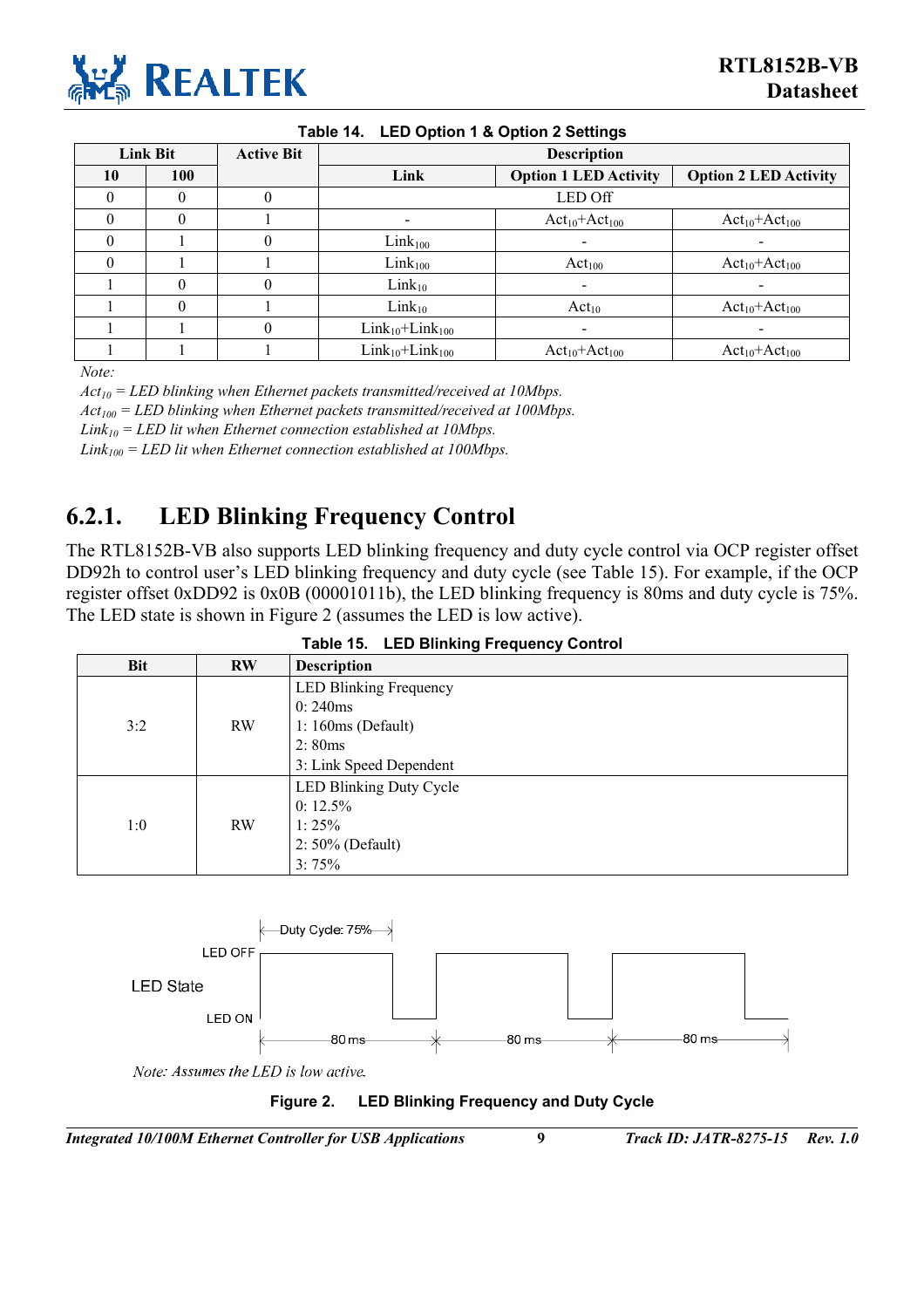

### <span id="page-14-0"></span>**6.3. PHY Transceiver**

Based on state-of-the-art DSP technology and mixed-mode signal processing technology, the RTL8152B-VB operates at 10/100Mbps over standard CAT.5 UTP cable (100Mbps), and CAT.3 UTP cable (10Mbps).

#### <span id="page-14-1"></span>**6.3.1. PHY Transmitter**

#### **MII (100Mbps) Mode**

The transmitted 4-bit nibbles (TXD[3:0]) from the MAC, clocked at 25MHz (TXC), are converted into 5B symbol code through 4B/5B coding technology, then through scrambling and serializing, are converted to 125MHz NRZ and NRZI signals. The NRZI signals are passed to the MLT3 encoder, then to the D/A converter and transmitted onto the media.

#### **MII (10Mbps) Mode**

The transmitted 4-bit nibbles (TXD[3:0]) from the MAC, clocked at 2.5MHz (TXC), are serialized into 10Mbps serial data. The 10Mbps serial data is converted into a Manchester-encoded data stream and is transmitted onto the media by the D/A converter.

#### <span id="page-14-2"></span>**6.3.2. PHY Receiver**

#### **MII (100Mbps) Mode**

The MLT3 signal is processed with an ADC, equalizer, BLW (Baseline Wander) correction, timing recovery, MLT3 and NRZI decoder, descrambler, 4B/5B decoder, and is then presented to the MII interface in 4-bit-wide nibbles at a clock speed of 25MHz.

#### **MII (10Mbps) Mode**

The received differential signal is converted into a Manchester-encoded stream first. Next, the stream is processed with a Manchester decoder and is de-serialized into 4-bit-wide nibbles. The 4-bit nibbles are presented to the MII interface at a clock speed of 2.5MHz.

#### <span id="page-14-3"></span>**6.3.3. Link Down Power Saving Mode**

The RTL8152B-VB implements link-down power saving mode, greatly improving power consumption when the network cable is disconnected. The RTL8152B-VB automatically enters link down power saving mode within three seconds after the cable is disconnected from it. Once it enters link down power saving mode, it transmits normal link pulses on its TX pins and continues to monitor the RX pins to detect incoming signals. After it detects an incoming signal, it wakes up from link down power saving mode and operates in normal mode according to the result of the connection.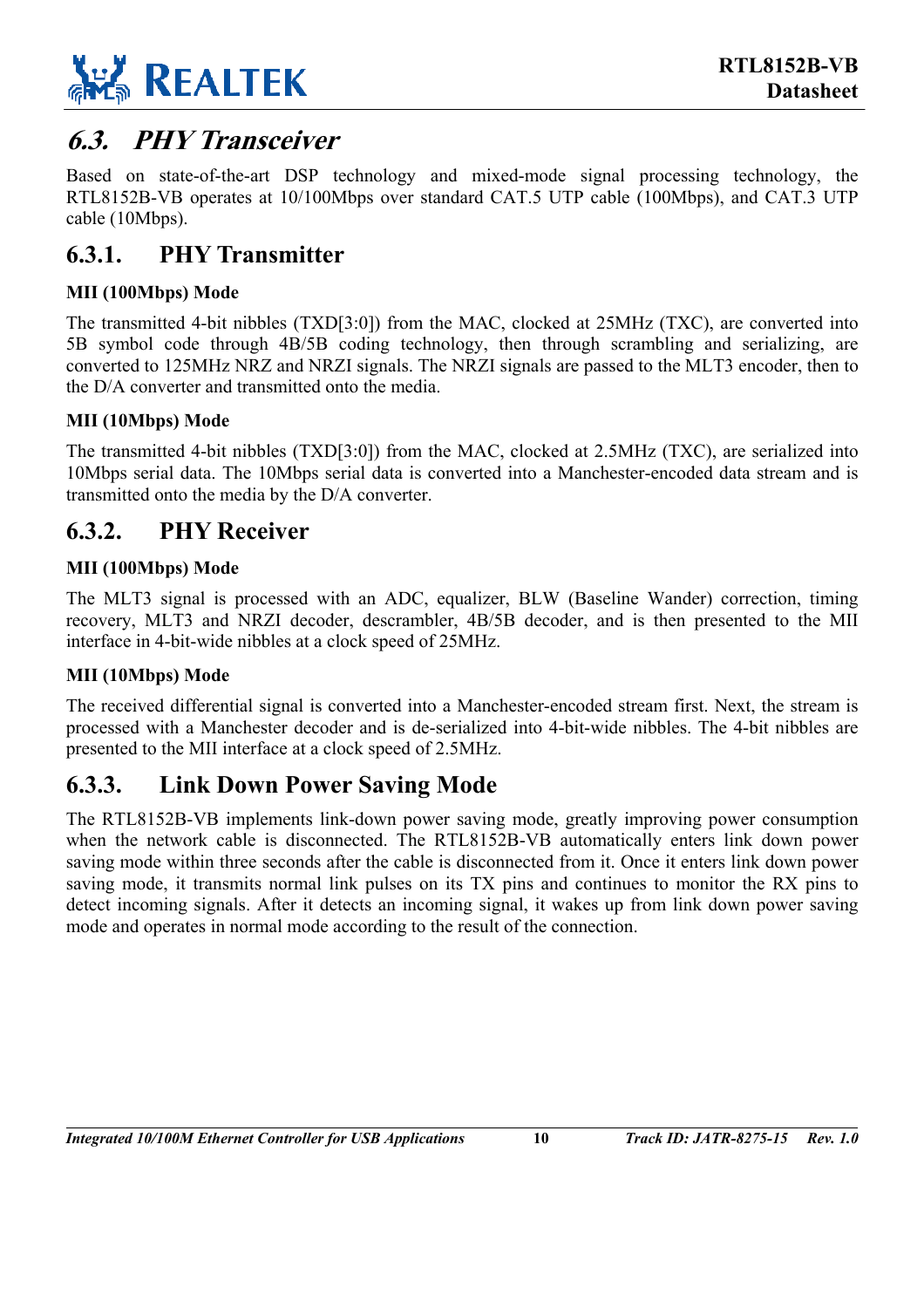## <span id="page-15-0"></span>**6.4. SPI Flash**

SPI (Serial Peripheral Interface) Flash is enabled by the RTL8152B-VB through the Chip Select pin, and accessed via a 3-wire interface consisting of Serial Data Input (SI), Serial Data Output (SO), and Serial Clock (SCK). The SPI flash utilizes an 8-bit instruction register. All instructions, addresses, and data are transferred with the MSB first and start with a high-to-low transition.

Compared to a parallel bus interface, the Serial Peripheral Interface provides simpler wiring and much less interaction (crosstalk) among the conductors in the cable. This minimizes the number of conductors, pins, and the IC package size, reducing the cost of making, assembling, and testing the electronics.

| <b>SPI Flash</b> | <b>Description</b>           |
|------------------|------------------------------|
| SO.              | Input Data Bus.              |
|                  | Output Data Bus.             |
| <b>SCK</b>       | SPI Flash Serial Data Clock. |
| CS               | SPI Flash Chip Select.       |

<span id="page-15-3"></span>

|  | Table 16. SPI Flash Interface |  |
|--|-------------------------------|--|
|--|-------------------------------|--|

## <span id="page-15-1"></span>**6.5. Energy Efficient Ethernet (EEE)**

The RTL8152B-VB supports IEEE 802.3az-2010, also known as Energy Efficient Ethernet (EEE), at 10Mbps and 100Mbps. It provides a protocol to coordinate transitions to/from a lower power consumption level (Low Power Idle mode) based on link utilization. When no packets are being transmitted, the system goes to Low Power Idle mode to save power. Once packets need to be transmitted, the system returns to normal mode, and does this without changing the link status and without dropping/corrupting frames.

To save power, when the system is in Low Power Idle mode, most of the circuits are disabled, however, the transition time to/from Low Power Idle mode is kept small enough to be transparent to upper layer protocols and applications.

EEE also specifies a negotiation method to enable link partners to determine whether EEE is supported and to select the best set of parameters common to both devices.

Refer to http://www.ieee802.org/3/az/index.html for more details.

## <span id="page-15-2"></span>**6.6. Link Power Management (LPM)**

The RTL8152B-VB supports Link Power Management (LPM). It provides an efficient way to manage bus and system power via hosts and hubs. It implements a power sleep state that reduces power consumption by providing faster suspend and resume times. The four power management states for USB are L0 (On), L1 (Sleep), L2 (Suspend) and L3 (Off). To reduce power consumption when the system is in Low Power State, some of the circuits are disabled.

Refer to http://www.usb.org/developers/docs/.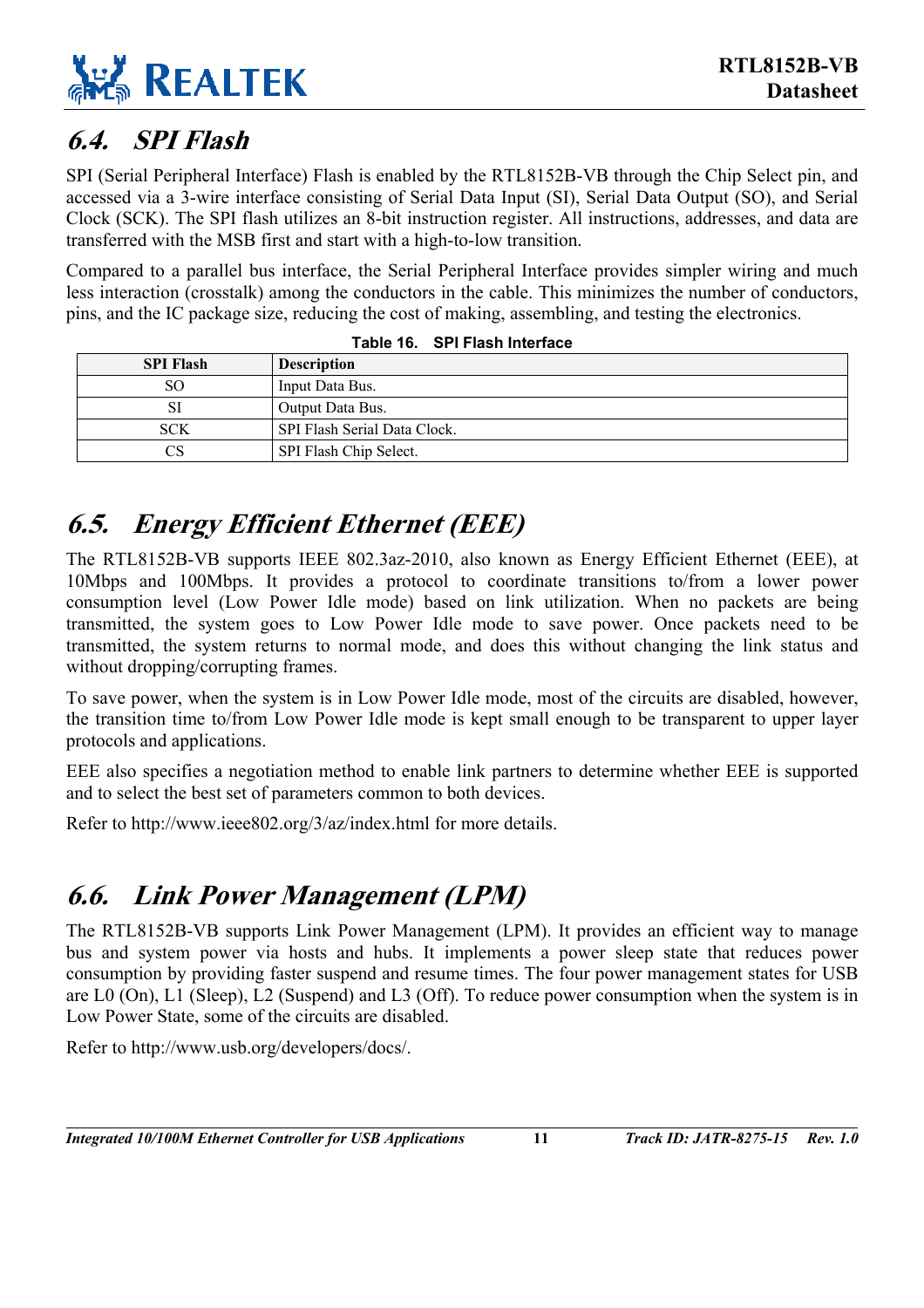

### <span id="page-16-0"></span>**6.7. LAN Disable Mode**

The RTL8152B-VB supports 'LAN Disable Mode', which uses an external signal to control whether the NIC is enabled or disabled.

### <span id="page-16-1"></span>**6.8. Power Management**

The RTL8152B-VB complies with ACPI (Rev 1.0, 1.0b, 2.0), Network Device Class Power Management Reference Specification (V1.0a), such as to support an Operating System-directed Power Management (OSPM) environment.

The RTL8152B-VB can monitor the network for a Wake-Up Frame or a Magic Packet, and notify the system via the USB interface when such a packet or event occurs. The system is then restored to a normal state to process incoming jobs.

When the RTL8152B-VB is in power down mode:

- The RX state machine is stopped. The RTL8152B-VB monitors the network for wake-up events such as a Magic Packet and Wake-Up Frame in order to wake up the system. When in power down mode, the RTL8152B-VB will not reflect the status of any incoming packets in the ISR register and will not receive any packets into the RX on-chip buffer.
- The on-chip buffer status and packets that have already been received into the RX on-chip buffer before entering power down mode are held by the RTL8152B-VB.
- Transmission is stopped. USB transactions are stopped. The TX on-chip buffer is held.
- After being restored to D0 state, the RTL8152B-VB transmits data that was not moved into the TX on-chip buffer during power down mode. Packets that were not transmitted completely last time are re-transmitted.

Magic Packet Wake-Up occurs only when the following conditions are met:

- The destination address of the received Magic Packet is acceptable to the RTL8152B-VB, e.g., a broadcast, multicast, or unicast packet addressed to the current RTL8152B-VB adapter.
- The received Magic Packet does not contain a CRC error.
- The Magic Packet pattern matches, i.e.,  $6 * FFh + MISC$  (can be none) + 16  $*$  DID (Destination ID) in any part of a valid Ethernet packet.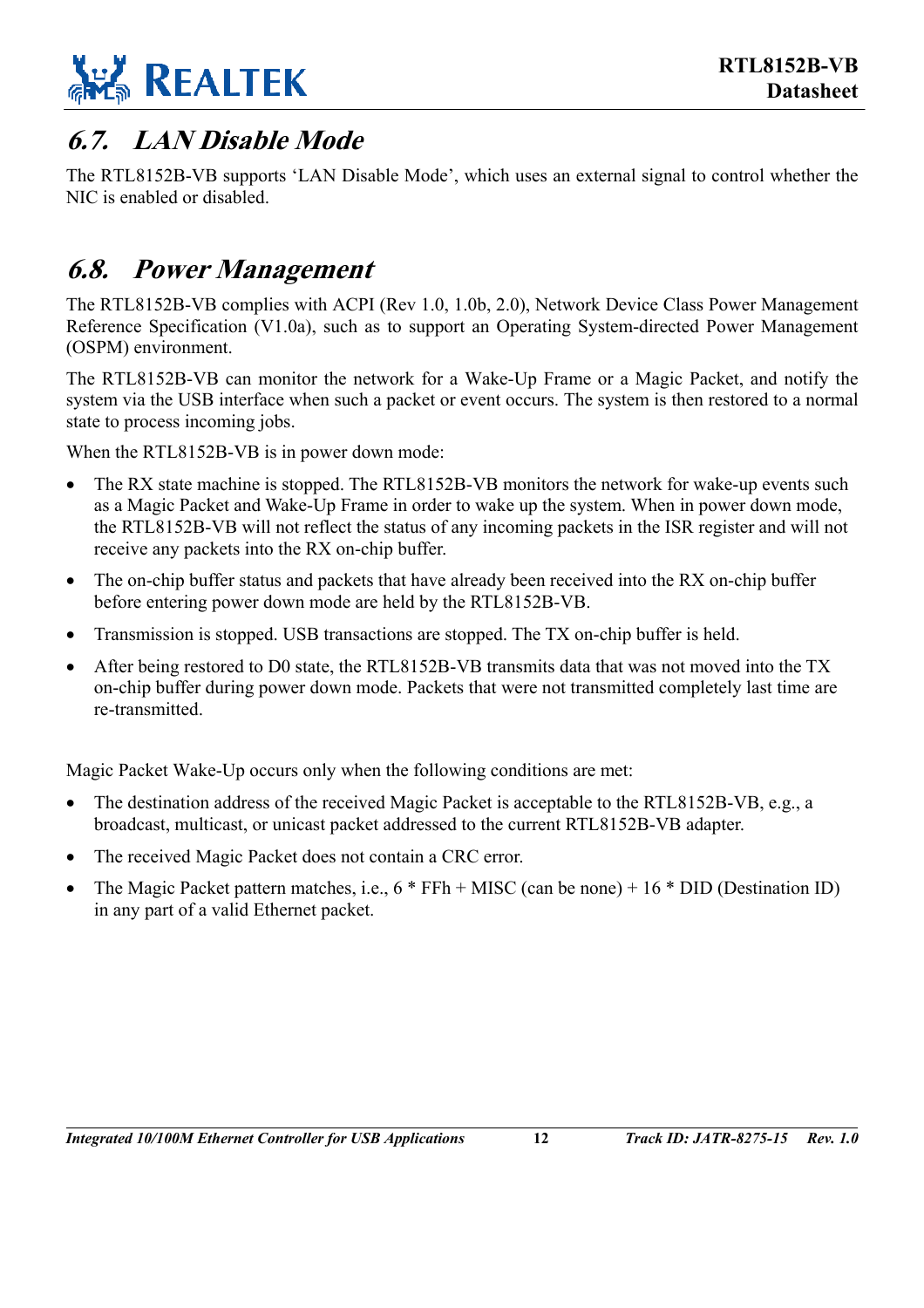

A Wake-Up Frame event occurs only when the following conditions are met:

- The destination address of the received Wake-Up Frame is acceptable to the RTL8152B-VB, e.g., a broadcast, multicast, or unicast address to the current RTL8152B-VB adapter.
- The received Wake-Up Frame does not contain a CRC error.
- The 16-bit CRC of the received Wake-Up Frame matches the 16-bit CRC of the sample Wake-Up Frame pattern given by the local machine's OS. Or, the RTL8152B-VB is configured to allow direct packet wake-up, e.g., a broadcast, multicast, or unicast network packet.
- The 128-byte of the received Wake-Up Frame matches the 128-byte of the sample Wake-Up Frame pattern given by the local machine's OS.

*Note 1: 16-bit CRC: The RTL8152B-VB supports 16-set 16-bit CRC wake-up frames (covering 128 mask bytes from offset 0 to 127 of any incoming network packet). CRC16 polynomial* $=x^{16}+x^{12}+x^5+1$ . *Note 2: 128-byte Wake-Up Frame: The RTL8152B-VB supports 16-set 128-byte wake-up frames. If enabled, the 16-bit CRC wake-up match will be disabled.* 

### <span id="page-17-0"></span>**6.9. Protocol Offload**

Protocol offload is a task offload supported by Microsoft Windows 7. It maintains a network presence for a sleeping higher power host. Protocol offload prevents spurious wake-up and further reduces power consumption. It maintains connectivity while hosts are asleep, including receiving requests from other nodes on the network, ignoring packets, generating packets while in the sleep state (e.g., the Ethernet Controller will generate ARP responses if the same MAC and IPv4 address are provided in the configuration data), and intelligently wake-up host systems. The RTL8152B-VB supports the ECMA (European Computer Manufacturers Association) specification including proxy configuration and management, IPv4 ARP, IPv6 NDP, and wake-up packets. The RTL8152B-VB also supports optional ECMA items such as QoS tagged packets and duplicate address detection.

### <span id="page-17-1"></span>**6.10. XTAL-Less Wake-On-LAN**

The RTL8152B-VB supports board level design with an external 25MHz or 48MHz clock source instead of the crystal.

The external clock source may stop generating the clock when in suspend mode (S3/S4/S5). To support the Wake-On-LAN function without the external clock source, the RTL8152B-VB will automatically change its source clock from the external clock to an internal self-oscillating auxiliary clock when it enters suspend mode. Note that when in suspend mode, the auxiliary clock can establish only a 10Mbps link and does not support ARP/NS offload and ECMA ProxZzzy.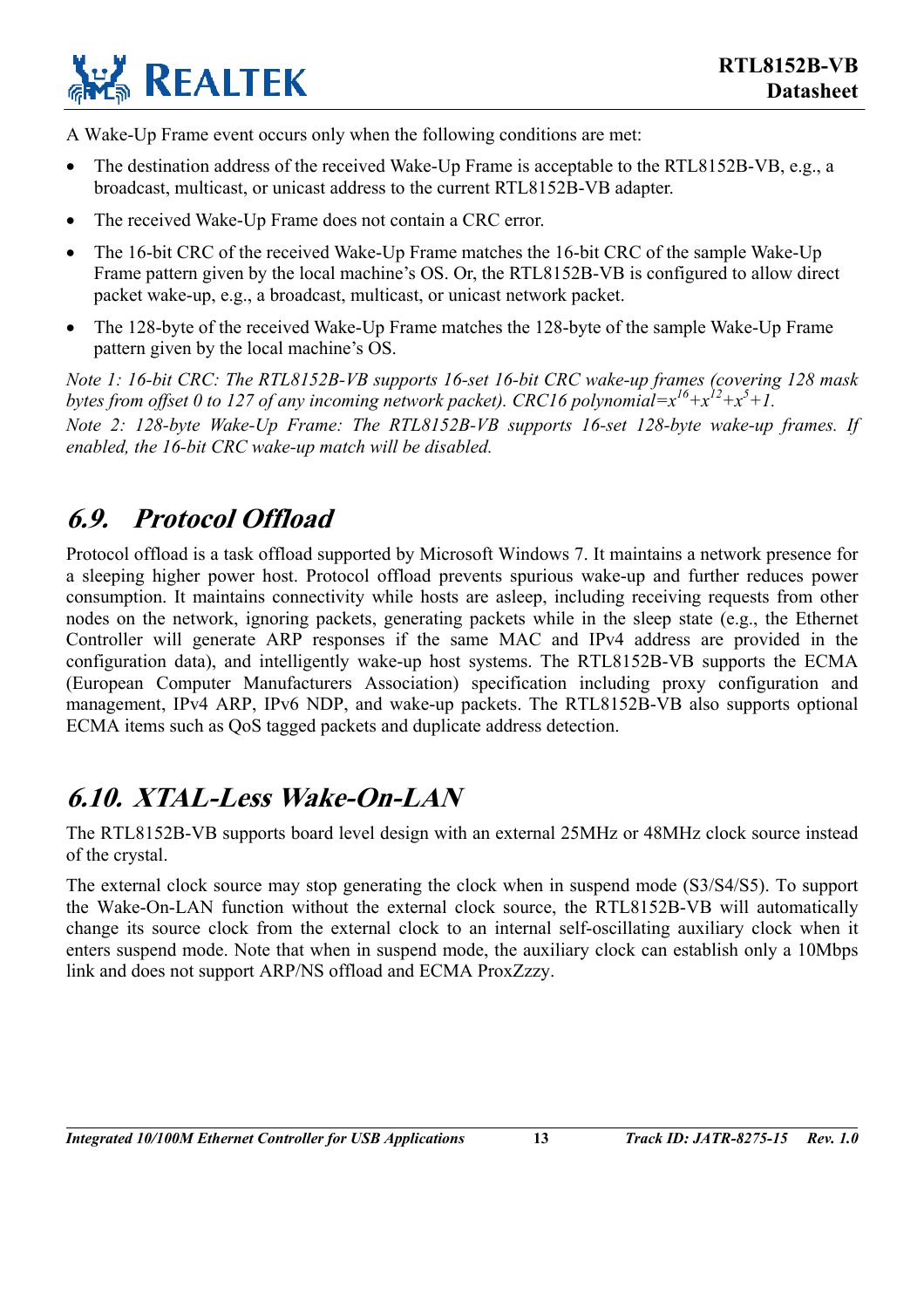

### <span id="page-18-0"></span>**6.11. Wake Packet Detection (WPD)**

The RTL8152B-VB supports Microsoft Wake Packet Detection (WPD) to provide Wake-Up Frame information to the OS, e.g., PatternID, OriginalPacketSize, SavedPacketSize, SavedPacketOffset, etc. WPD helps prevent unwanted/unauthorized wake-up of a sleeping computer.

Refer to the Microsoft Wake Packet Detection (WPD) Interface Specification for details (http://msdn.microsoft.com/en-us/library/hh440160(v=vs.85).aspx).

### **6.12. 'RealWoW!' (Wake-On-WAN) Technology**



<span id="page-18-1"></span>The RTL8152B-VB supports Realtek 'RealWoW!' technology that allows the RTL8152B-VB to send keep alive packets to the Wake Server when the PC is in sleeping mode. Realtek 'RealWoW!' can pass wake-up packets through a NAT (Network Address Translation) device.

This feature allows PCs to reduce power consumption by remaining in low power sleeping

state until needed.

Users can login into the Wake Server via the Internet to wake the selected sleeping PC. Registration of Account information to the Wake Server is required on first time use.

## <span id="page-18-2"></span>**6.13. Always On Always Connected**

The RTL8152B-VB supports Microsoft's AOAC (Always On Always Connected) model. The AOAC platform can enter the system state 'Connected Standby' and allow the RTL8152B-VB to enter a low-power state. The RTL8152B-VB will maintain Layer 2 connectivity and generate a wake signal when one of the following conditions is satisfied:

- Link status becomes 'connected'
- Link status becomes 'disconnected'
- Receives a WOL pattern
- Receives a wildcard pattern

## <span id="page-18-3"></span>**7. LDO Regulator**

The RTL8152B-VB incorporates three linear Low-Dropout (LDO) regulators that feature high power supply ripple rejection and low output noise. The RTL8152B-VB embedded LDO regulators do not require power inductors on the PCB; only an output capacitor between its output and analog ground for phase compensation, which saves cost and PCB real estate.

The output capacitors (and bypass capacitors) should be placed as close as possible to the power pins for adequate filtering.

*Note 1: The embedded LDO is designed for RTL8152B-VB internal use only. Do not provide this power source to other devices.* 

*Note 2: The LDO 1.05V output pin (DVDD10\_UPS) must be separated from the other LDO 1.05V output pin (AVDD10).* 

*Integrated 10/100M Ethernet Controller for USB Applications* **14** *Track ID: JATR-8275-15 Rev. 1.0*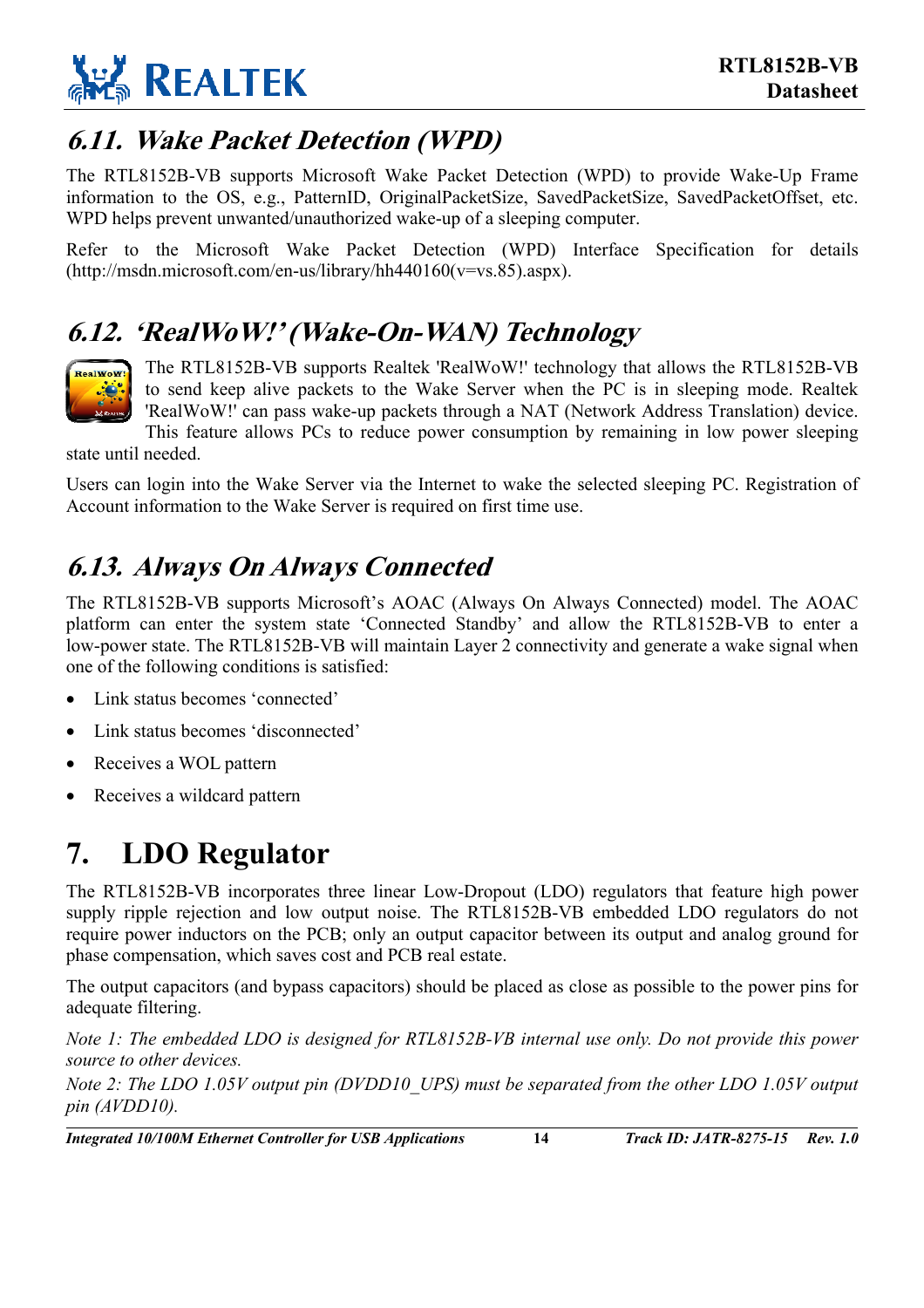

## <span id="page-19-0"></span>**8. Characteristics**

### <span id="page-19-1"></span>**8.1. Absolute Maximum Ratings**

WARNING: Absolute maximum ratings are limits beyond which permanent damage may be caused to the device, or device reliability will be affected. All voltages are specified reference to GND unless otherwise specified.

| <b>Symbol</b>                 | <b>Description</b>         | <b>Minimum</b> | <b>Maximum</b>                       | Unit            |
|-------------------------------|----------------------------|----------------|--------------------------------------|-----------------|
| VDD5IN                        | Supply Voltage 5.0V        | $-0.3$         | 5.5                                  |                 |
| VDD33OUT, AVDD33,<br>DVDD33   | Supply Voltage 3.3V        | $-0.3$         | 3.63                                 |                 |
| AVDD10, DVDD10,<br>DVDD10 UPS | Supply Voltage 1.05V       | $-0.3$         | 1.32                                 | V               |
| Dcinput                       | Input Voltage              | $-0.3$         | Corresponding Supply Voltage + 10%   |                 |
| Deoutput                      | Output Voltage             | $-0.3$         | Corresponding Supply Voltage $+10\%$ |                 |
| N/A                           | <b>Storage Temperature</b> | $-55$          | $+125$                               | $\rm ^{\circ}C$ |

<span id="page-19-3"></span>

| Table 17. Absolute Maximum Ratings |  |  |
|------------------------------------|--|--|
|                                    |  |  |

*Note: Refer to the latest schematic circuit for correct configuration.* 

### **8.2. Recommended Operating Conditions**

<span id="page-19-4"></span><span id="page-19-2"></span>

| <b>Table 18. Recommended Operating Conditions</b> |                            |                |                |                |                 |  |  |
|---------------------------------------------------|----------------------------|----------------|----------------|----------------|-----------------|--|--|
| <b>Description</b>                                | <b>Symbol</b>              | <b>Minimum</b> | <b>Typical</b> | <b>Maximum</b> | Unit            |  |  |
|                                                   | VDD <sub>5</sub>           | 4.75           | 5.0            | 5.25           | V               |  |  |
| Supply Voltage VDD                                | AVDD33, DVDD33             | 3.14           | 3.3            | 3.46           | V               |  |  |
|                                                   | AVDD10, DVDD10, DVDD10 UPS | 1.0            | 1.05           | 1.1            | $\mathbf{V}$    |  |  |
| Ambient Operating Temperature $T_A$               |                            | $\theta$       |                | 70             | $\rm ^{\circ}C$ |  |  |
| Maximum Junction Temperature                      |                            | $\,$           |                | 125            | $\rm ^{\circ}C$ |  |  |

*Note: Refer to the latest schematic circuit for correct configuration.*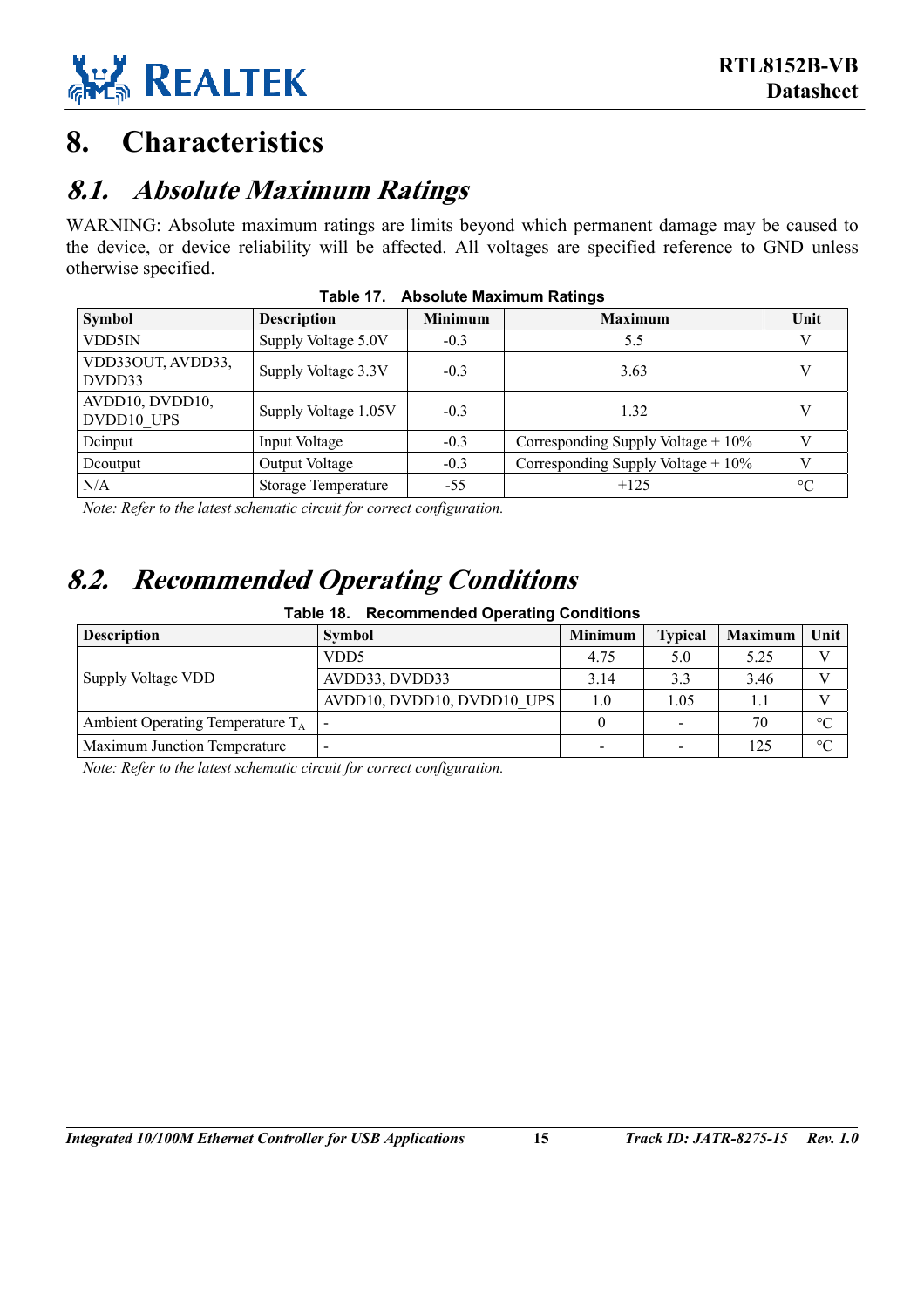### <span id="page-20-0"></span>**8.3. Crystal Requirements**

<span id="page-20-3"></span>

| Table 19. | <b>Crystal Requirements</b> |
|-----------|-----------------------------|
|           |                             |

| <b>Symbol</b>        | <b>Description/Condition</b>                                                                              | Minimum | <b>Typical</b> | <b>Maximum</b> | Unit          |
|----------------------|-----------------------------------------------------------------------------------------------------------|---------|----------------|----------------|---------------|
| $F_{ref}$            | Parallel resonant crystal reference<br>frequency, fundamental mode, AT-cut type.                          |         | 25/48          |                | <b>MHz</b>    |
| $F_{ref}$ Stability  | Parallel resonant crystal frequency stability,<br>fundamental mode, AT-cut type.<br>$T_a = 0$ °C ~ +70°C. | $-30$   |                | $+30$          | ppm           |
| $F_{ref}$ Tolerance  | Parallel resonant crystal frequency<br>tolerance, fundamental mode, AT-cut type.<br>$T_a = 25^{\circ}C$ . | $-50$   |                | $+50$          | ppm           |
| $F_{ref}$ Duty Cycle | Reference Clock Input Duty Cycle.                                                                         | 40      |                | 60             | $\frac{0}{0}$ |
| <b>ESR</b>           | Equivalent Series Resistance.                                                                             |         |                | 70             | Ω             |
| CL                   | Load Capacitance.                                                                                         | 16      |                | 20             | pF            |
| DL                   | Drive Level.                                                                                              |         |                | 0.5            | mW            |

*Note 1: The CLK source can come from other places in the system, but it must accord with the parameters above. Note 2: Broadband RMS=9ps; 25KHz to 25MHz RMS=3ps.* 

*Note 3: The ESR maximum value of 70ohm is based on shunt capacitance (Co) less than 7pF.* 

*Note 4: The accuracy of the crystal resonance frequency can be achieved by matching the load capacitance correctly to the designed-in circuit. The latest schematic circuit recommends two external capacitors of 27pF connected between the crystal and ground. To match this use the load capacitance specified by the crystal manufacturer of 16~20pF.* 

### <span id="page-20-1"></span>**8.4. Oscillator Requirements**

<span id="page-20-4"></span>**Table 20. Oscillator Requirements** 

| <b>Parameter</b>              | Condition                | <b>Minimum</b> | <b>Typical</b> | <b>Maximum</b> | Unit            |
|-------------------------------|--------------------------|----------------|----------------|----------------|-----------------|
| Frequency                     |                          |                | 25/48          |                | MHz             |
| Frequency Stability           | $T_a = 0$ °C~+70°C       | $-30$          |                | $+30$          | ppm             |
| Frequency Tolerance           | $T_a = 25^{\circ}C$      | $-50$          |                | $+50$          | ppm             |
| Duty Cycle                    |                          | 40             |                | 60             | $\%$            |
| Broadband Peak-to-Peak Jitter | $\overline{\phantom{a}}$ |                |                | <b>200</b>     | ps              |
| $Vp-p$                        |                          | 3.15           | 3.3            | 3.45           | V               |
| Rise Time                     |                          |                |                | 10             | ns              |
| Fall Time                     |                          |                |                | 10             | ns              |
| <b>Operation Temp Range</b>   |                          | $\theta$       |                | 70             | $\rm ^{\circ}C$ |

*Note 1: The CLK source can come from other places in the system, but it must accord with the parameters above. Note 2: Broadband RMS=9ps; 25KHz to 25MHz RMS=3ps.* 

### <span id="page-20-2"></span>**8.5. Environmental Characteristics**

#### <span id="page-20-5"></span>**Table 21. Environmental Characteristics**

| <b>Parameter</b>                     | <b>Minimum</b> | <b>Maximum</b> | <b>Units</b> |
|--------------------------------------|----------------|----------------|--------------|
| Storage Temperature                  | $-J_{\sim}$    | $+125$         | $\circ$      |
| <b>Ambient Operating Temperature</b> |                | 70             | $\circ$      |

*Integrated 10/100M Ethernet Controller for USB Applications* **16** *Track ID: JATR-8275-15 Rev. 1.0*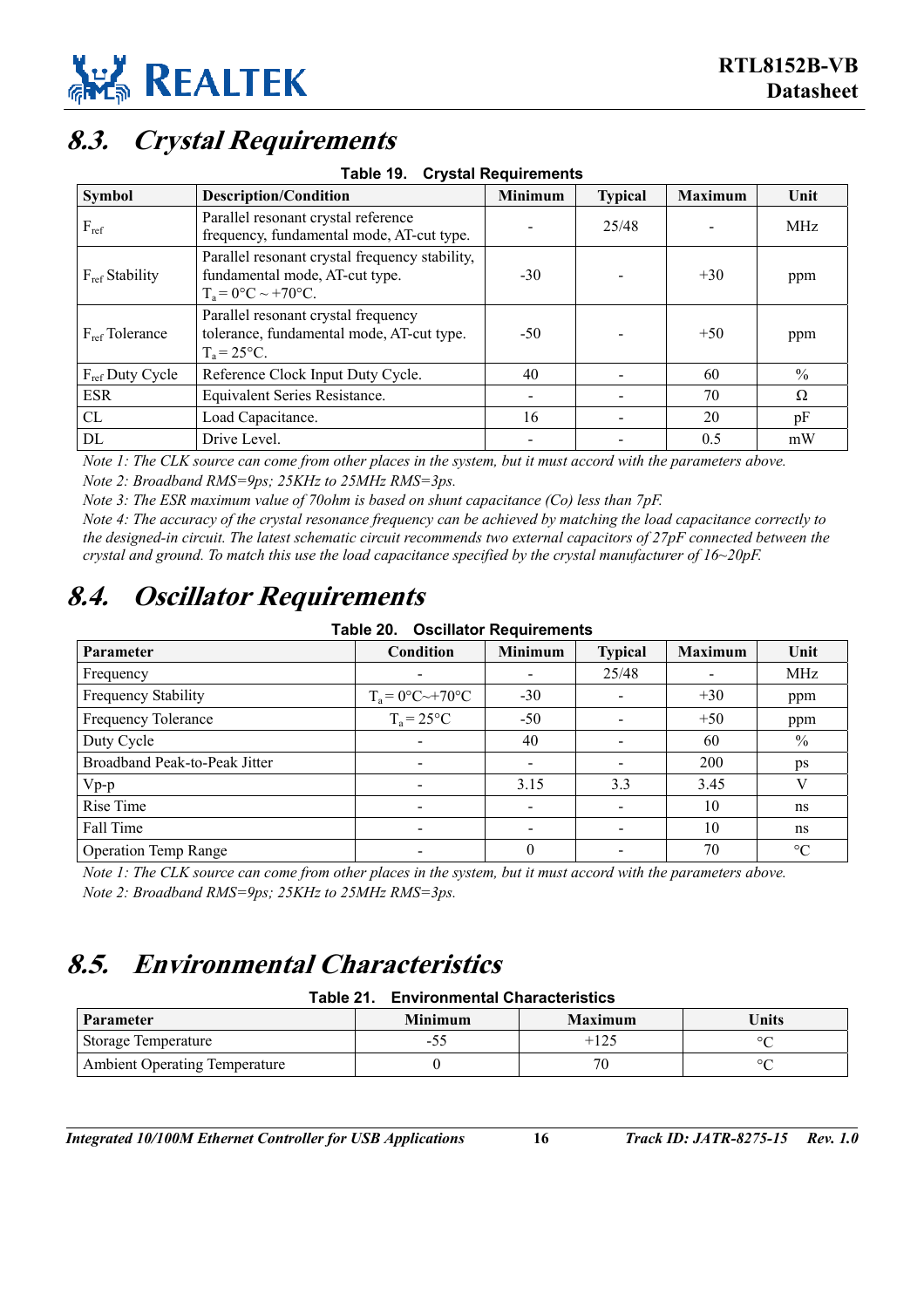

## <span id="page-21-0"></span>**8.6. DC Characteristics**

| <b>Symbol</b>                    | Parameter                                                | <b>Conditions</b>                        | <b>Minimum</b> | <b>Typical</b> | <b>Maximum</b> | Units   |
|----------------------------------|----------------------------------------------------------|------------------------------------------|----------------|----------------|----------------|---------|
| VDD <sub>5</sub>                 | 5.0V Supply Voltage                                      |                                          | 4.75           | 5.00           | 5.25           | V       |
| AVDD33,<br>DVDD33                | 3.3V Supply Voltage                                      |                                          | 3.14           | 3.30           | 3.46           | V       |
| AVDD10,<br>DVDD10,<br>DVDD10 UPS | 1.05V Supply Voltage                                     |                                          | 1.00           | 1.05           | 1.10           | V       |
| $V_{oh}$                         | Minimum High Level<br>Output Voltage                     | $I_{oh} = -4mA$                          | $0.9*VDD33$    |                | VDD33          | V       |
| $V_{ol}$                         | Maximum Low Level<br>Output Voltage                      | $I_{ol} = 4mA$                           | $\theta$       |                | $0.1*VDD33$    | V       |
| $V_{ih}$                         | Minimum High Level<br>Input Voltage                      |                                          | 2.0            |                |                | V       |
| $V_{il}$                         | Maximum Low Level<br>Input Voltage                       |                                          |                |                | 0.8            | V       |
| $I_{in}$                         | <b>Input Current</b>                                     | $Vin = VDD33$ or $GND$                   | $\theta$       | $\blacksquare$ | 0.5            | $\mu A$ |
| Icc <sub>5</sub>                 | <b>Average Operating</b><br>Supply Current from<br>5.0V  | At 100Mbps with<br>heavy network traffic |                | 0.4            | -              | mA      |
| Icc33                            | <b>Average Operating</b><br>Supply Current from<br>3.3V  | At 100Mbps with<br>heavy network traffic |                | 24             |                | mA      |
| Icc10                            | <b>Average Operating</b><br>Supply Current from<br>1.05V | At 100Mbps with<br>heavy network traffic |                | 60             |                | mA      |

<span id="page-21-2"></span>**Table 22. DC Characteristics** 

*Note: Refer to the latest schematic circuit for correct configuration.* 

### <span id="page-21-1"></span>**8.7. Reflow Profile Recommendations**

#### <span id="page-21-3"></span>**Table 23. Reflow Profile Recommendations**

| <b>Profile Feature</b>                                           | <b>Sn-Pb Eutectic Assembly</b> | <b>Pb-Free Assembly</b>   |
|------------------------------------------------------------------|--------------------------------|---------------------------|
| Minimum Preheat Temperature $(T_{smin})$                         | $100^{\circ}$ C                | $150^{\circ}$ C           |
| Maximum Preheat Temperature $(Tsmax)$                            | $150^{\circ}$ C                | $200^{\circ}$ C           |
| Preheat Time $(t_S)$ from T <sub>smin</sub> to T <sub>smax</sub> | $60 \sim 120$ seconds          | $60~120$ seconds          |
| Ramp-Up Rate $(T_L$ to $T_p)$                                    | 3°C/second max.                | $3^{\circ}$ C/second max. |
| Liquidus Temperature $(T_L)$                                     | $183^{\circ}$ C                | $217^{\circ}$ C           |
| Time $(t_L)$ Maintained above $T_L$                              | $60-150$ seconds               | $60$ ~150 seconds         |
| Peak Package Body Temperature $(T_p)$                            | $235^{\circ}$ C                | $260^{\circ}$ C           |
| Time $(t_p)^2$ within 5°C of Peak T <sub>P</sub>                 | 20 seconds                     | 20 seconds                |
| Ramp-Down Rate $(T_p$ to $T_L$ )                                 | $6^{\circ}$ C/second max.      | $6^{\circ}$ C/second max. |
| Time 25 $\rm{^{\circ}C}$ to Peak Temperature (T <sub>n</sub> )   | 6 minutes max.                 | 8 minutes max.            |

*Note 1: All temperatures refer to the topside of the package, measured on the package body surface.* 

*Note 2: Tolerance for Tp is defined as a supplier's minimum and a user's maximum.* 

*Note 3: Reference document: IPC/JEDEC J-STD-020D.1.* 

*Integrated 10/100M Ethernet Controller for USB Applications* **17** *Track ID: JATR-8275-15 Rev. 1.0*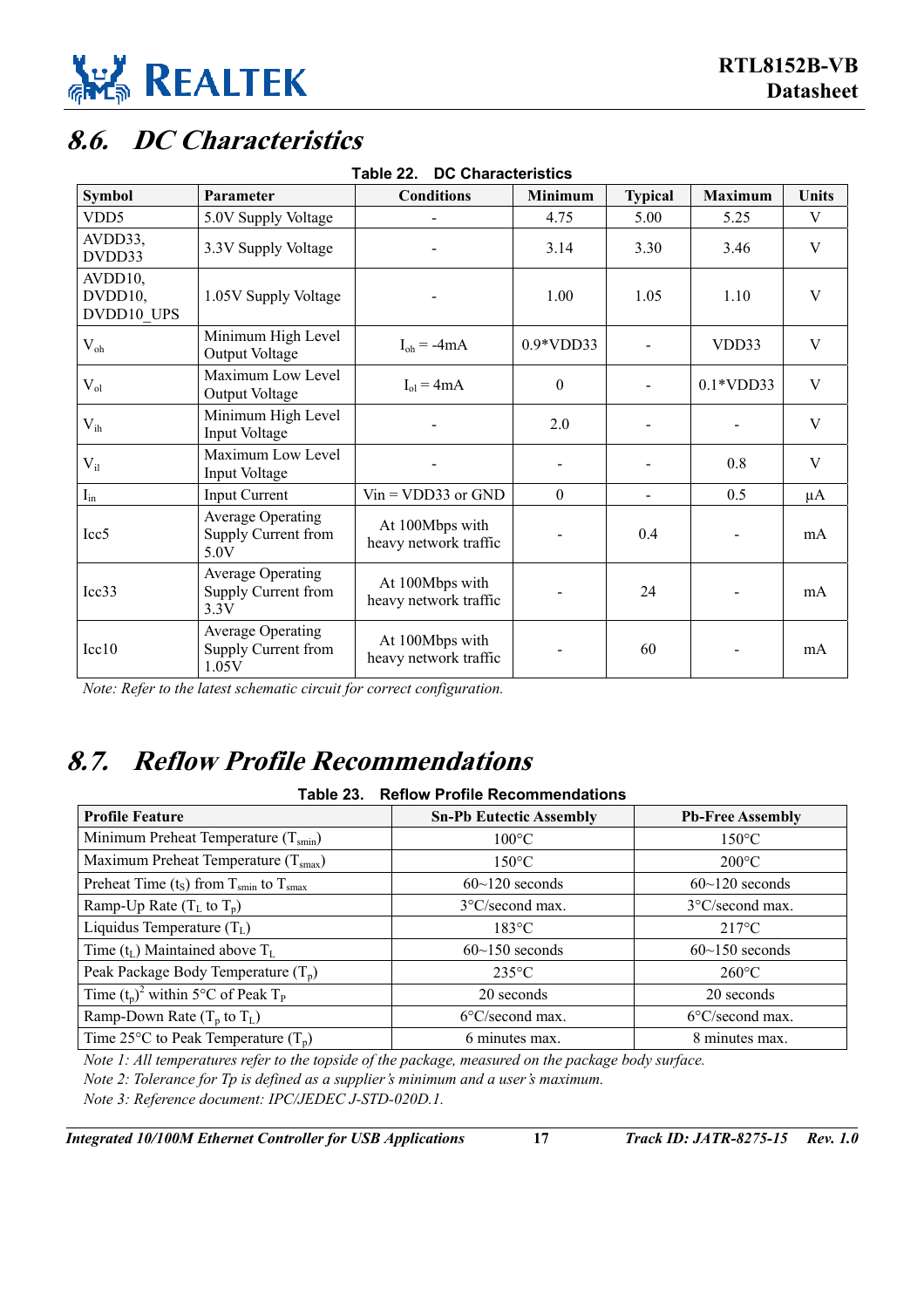

### <span id="page-22-0"></span>**8.8. AC Characteristics**

#### **8.8.1. SPI Flash Commands**

<span id="page-22-3"></span><span id="page-22-1"></span>

| Table 24. SPI Flash Commands |                       |                                   |  |  |  |  |
|------------------------------|-----------------------|-----------------------------------|--|--|--|--|
| Command                      | <b>Operation Code</b> | Action                            |  |  |  |  |
| WREN                         | 06h                   | Write Enable.                     |  |  |  |  |
| <b>WRDI</b>                  | 04h                   | Write Disable.                    |  |  |  |  |
| <b>RDID</b>                  | 9Fh                   | Read Manufacturer and Product ID. |  |  |  |  |
| <b>RDSR</b>                  | 05h                   | Read Status Register.             |  |  |  |  |
| WRSR                         | 01 <sub>h</sub>       | Write Status Register.            |  |  |  |  |
| Read                         | 03h                   | Read.                             |  |  |  |  |
| Page Program                 | 02h                   | Page Program.                     |  |  |  |  |
| Sector Erase (4K)            | 20 <sub>h</sub>       | Erase The Selected Sector.        |  |  |  |  |
| Block Erase (64K)            | D8h                   | Erase The Selected Block.         |  |  |  |  |
| Chip Erase                   | 60h or C7h            | Erase Whole Chip.                 |  |  |  |  |

#### **8.8.2. SPI Flash Interface Timing Sequences**

<span id="page-22-4"></span><span id="page-22-2"></span>

<span id="page-22-5"></span>

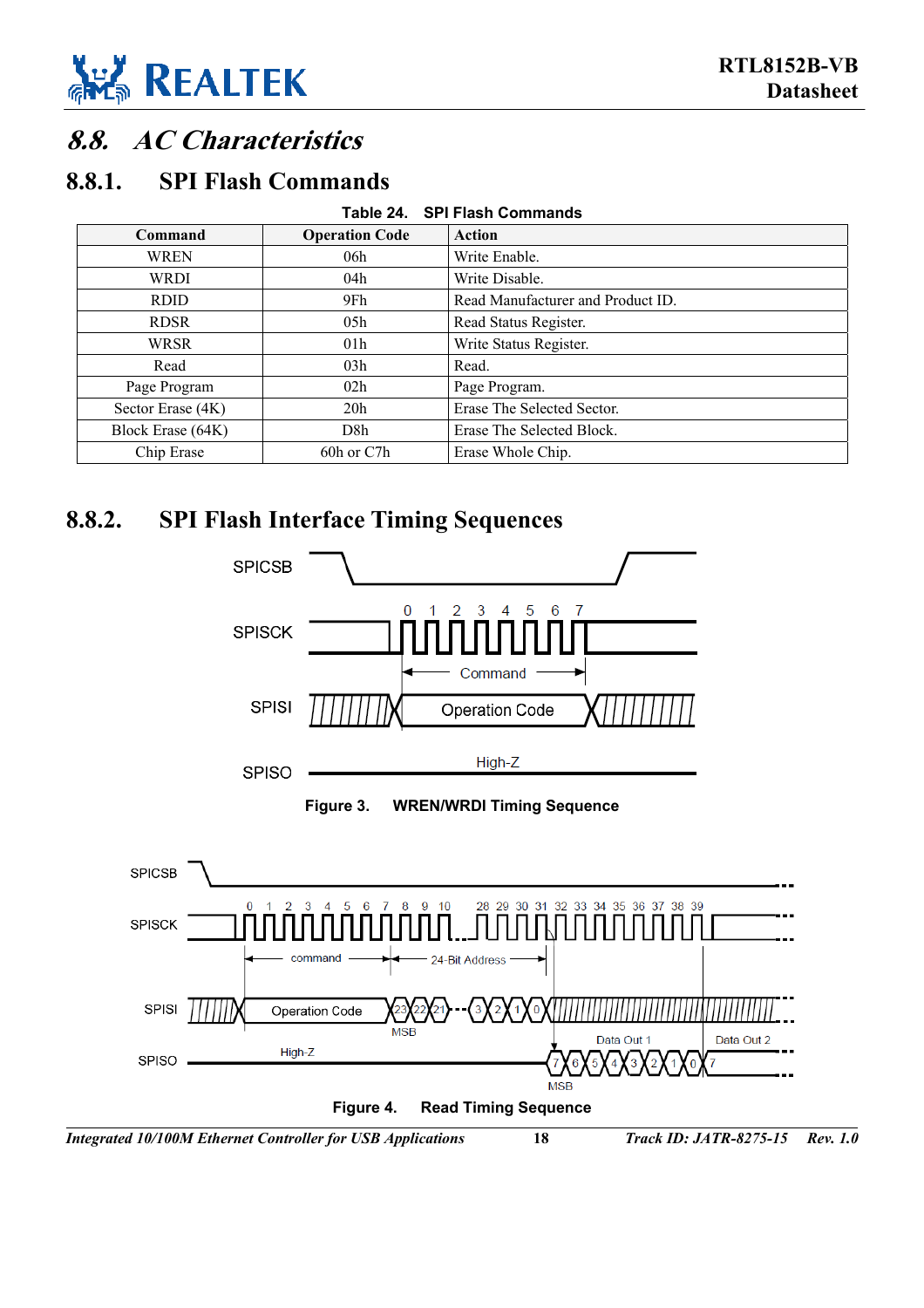

<span id="page-23-2"></span><span id="page-23-1"></span><span id="page-23-0"></span>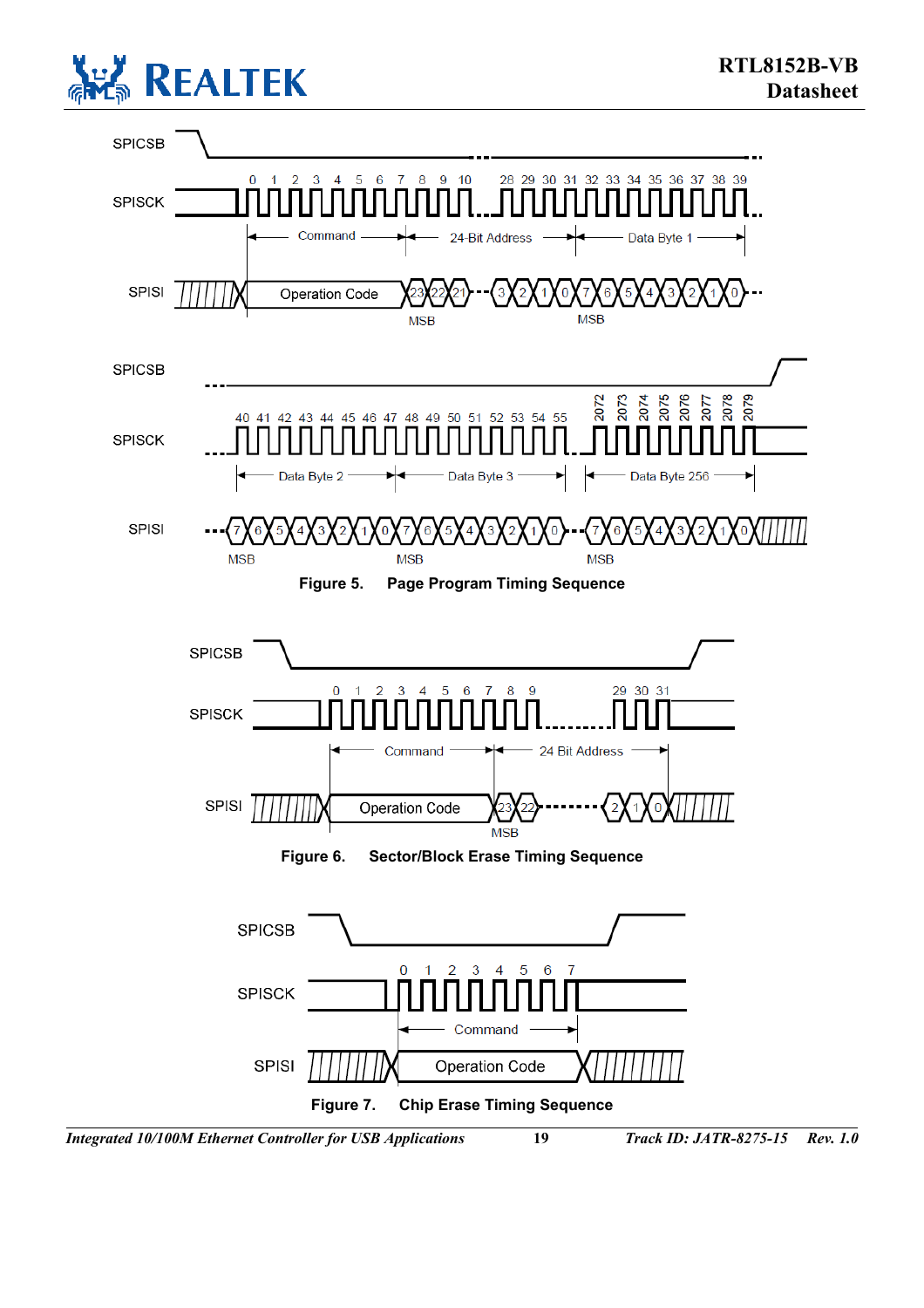

### <span id="page-24-0"></span>**8.8.3. SPI Flash Type Supported**

#### <span id="page-24-1"></span>**Table 25. SPI Flash Type Supported**

| <b>Manufacturer</b> | <b>Flash Part No.</b> | <b>Density (Mb)</b> | <b>Maximum Freq. (MHz)</b> |  |  |
|---------------------|-----------------------|---------------------|----------------------------|--|--|
| <b>MXIC</b>         | <b>MX25L4006E</b>     |                     | 86                         |  |  |
|                     | <b>MX25L8006E</b>     | 8                   | 86                         |  |  |
|                     | MX25L1606E            | 16                  | 86                         |  |  |
| Winbond             | W25X40CV              | 4                   | 80                         |  |  |
|                     | W25Q40BV              | 4                   | 80                         |  |  |
|                     | W25Q80BV              | 8                   | 80                         |  |  |
|                     | W25Q16CV              | 16                  | 80                         |  |  |
| Micron              | M25P40                | 4                   | 75                         |  |  |
|                     | M25PX80               | 8                   | 75                         |  |  |
|                     | M25PX16               | 16                  | 75                         |  |  |

*Note 1: The Flash clock frequency should be 33MHz or higher.* 

*Note 2: Flash density should be 4Mb or more. 4Mb is only for single OS driver. For feature extensions, 8Mb is recommended.*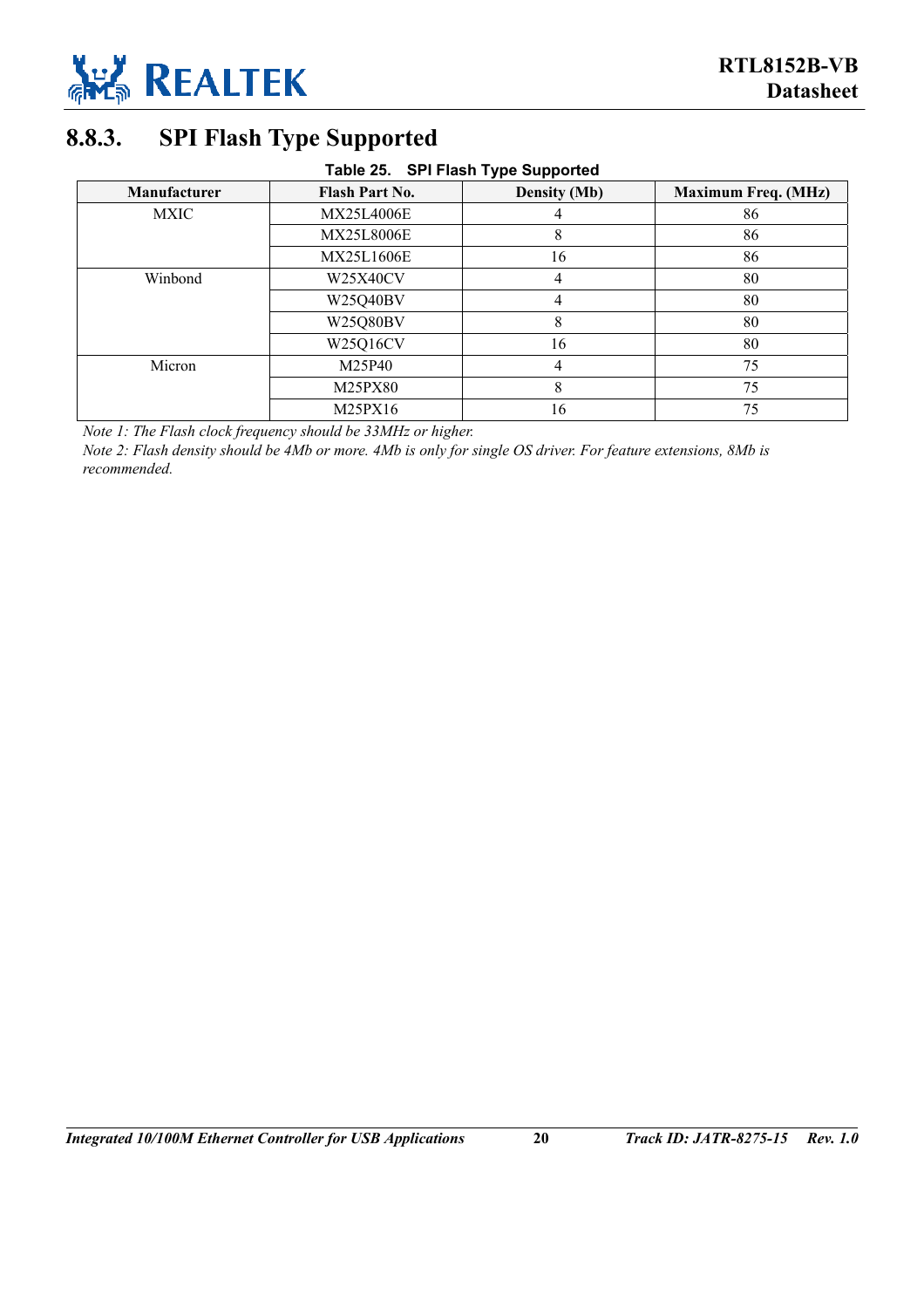

## <span id="page-25-0"></span>**9. Mechanical Dimensions**



| Dimension in mm          |            |            |       |            |                   |
|--------------------------|------------|------------|-------|------------|-------------------|
| Min                      | <b>Nom</b> | <b>Max</b> | Min   | <b>Nom</b> | <b>Max</b>        |
| 0.80                     | 0.85       | 0.90       | 0.031 | 0.033      | 0.035             |
| 0.00                     | 0.02       | 0.05       | 0.000 | 0.001      | 0.002             |
| $\overline{\phantom{a}}$ | 0.65       | 0.70       |       | 0.026      | 0.028             |
|                          | $0.20$ REF |            |       | 0.008REF   |                   |
| 0.18                     | 0.25       | 0.30       | 0.007 | 0.010      | 0.012             |
| 4.00BSC                  |            |            |       | 0.158BSC   |                   |
| 2.45                     | 2.70       | 2.95       | 0.096 | 0.106      | 0.116             |
| 0.50BSC                  |            |            |       | 0.020BSC   |                   |
| 0.30                     | 0.40       | 0.50       | 0.012 | 0.016      | 0.020             |
|                          |            |            |       |            | Dimension in inch |

*Note 1: CONTROLLING DIMENSION: MILLIMETER (mm). Note 2: REFERENCE DOCUMENT: JEDEC MO-220.* 

*Integrated 10/100M Ethernet Controller for USB Applications* **21** *Track ID: JATR-8275-15 Rev. 1.0*